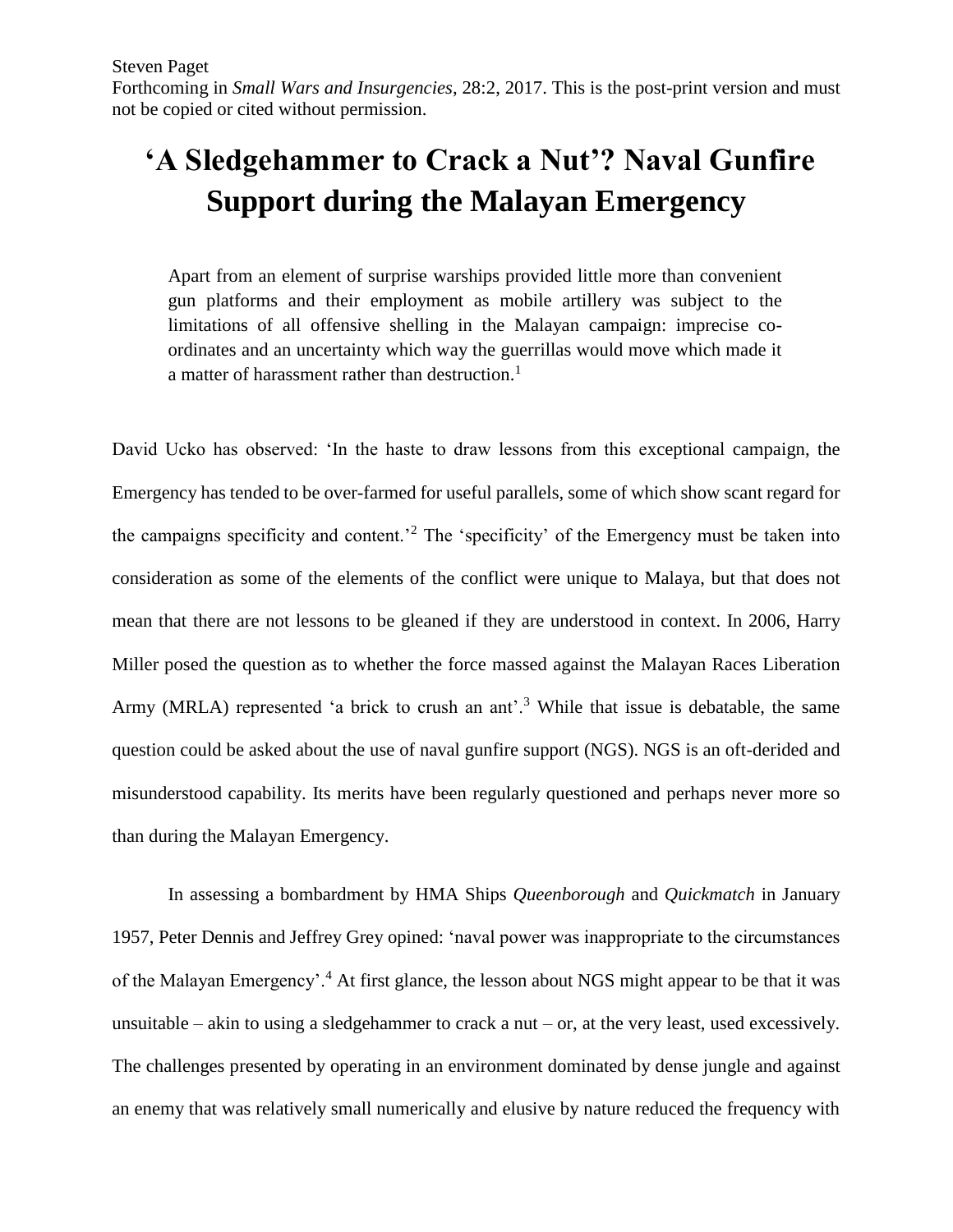Forthcoming in *Small Wars and Insurgencies*, 28:2, 2017. This is the post-print version and must not be copied or cited without permission.

which NGS was required and, sometimes, the effect that could be achieved. However, when enemy forces could be contained or flushed into the open or when other forms of fire support were not available, NGS demonstrated a usefulness that exceeded the conventional wisdom about its efficacy in Malaya.

The utility of firepower during insurgencies has been a contentious issue with some analysts pointing to a perceived 'hyperfocus on firepower and killing the insurgent enemy'.<sup>5</sup> The Vietnam War has dominated much of the discussion, but the Malayan Emergency remains hotly debated. The majority of scholarly attention has centered on the provision of firepower by the Royal Air Force (RAF) and Commonwealth air forces, which remains 'controversial'.<sup>6</sup> NGS has been less controversial, but that is because it has largely been dismissed. Firepower is not and never will be a silver bullet in combating insurgency. Indeed, as James Corum has written: 'A counterinsurgency strategy that relies overwhelmingly on military forces and military operations—and ignores the social, political, and economic aspects of the insurgency—will not lead to the desired endstate or even close to it.<sup> $7$ </sup> As a result, in most cases, the provision of firepower is only a minor consideration to accomplish a limited mission. However, firepower has fulfilled an important role in the past and it is incumbent on militaries to utilise every instrument at their disposal when they can be used effectively. Although NGS may have only proven useful under certain circumstances, similar situations have arisen in both earlier and later conflicts. While it is easy to dismiss the utility of NGS, the capability has been effective in the past and remains relevant in the contemporary operating environment.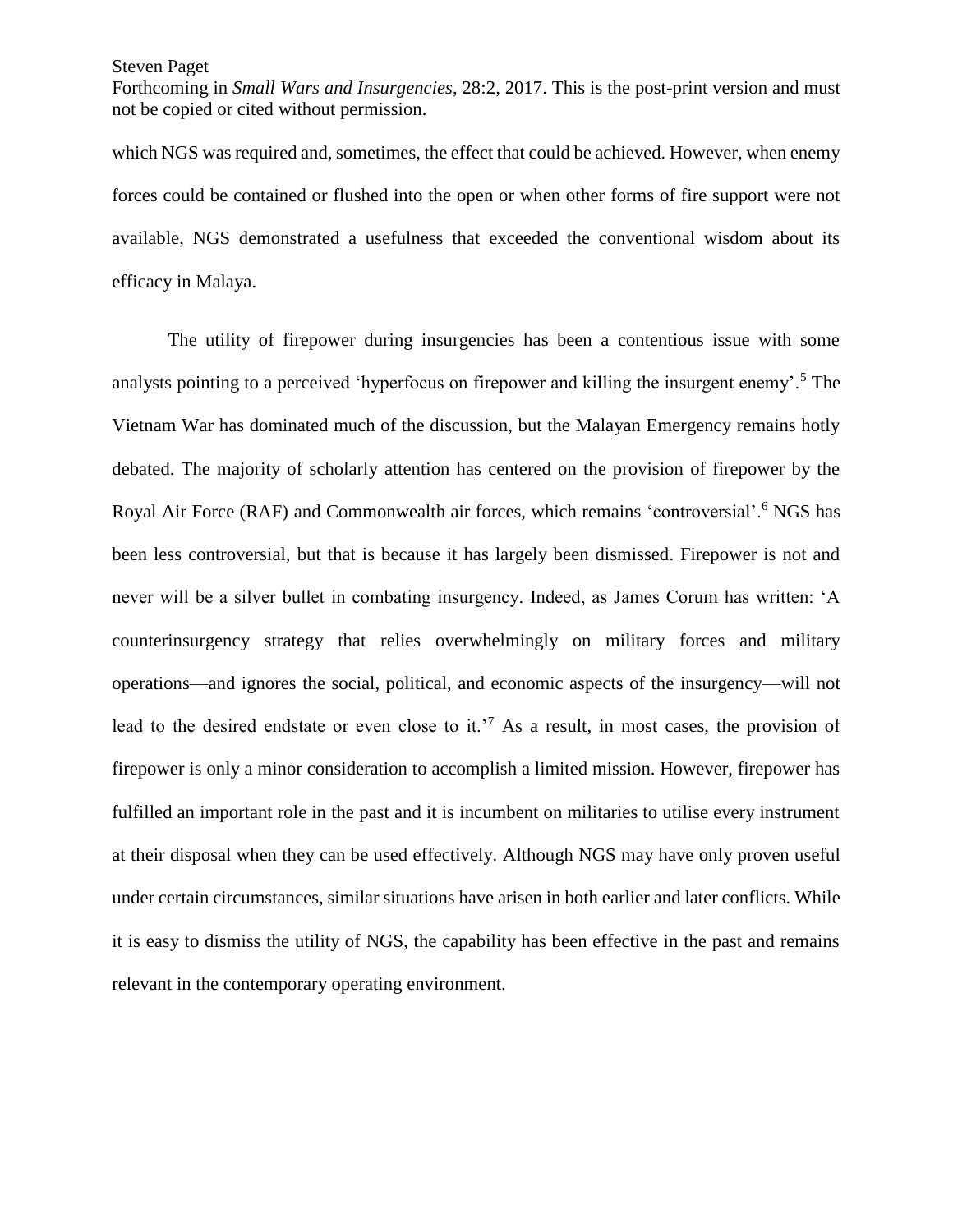Forthcoming in *Small Wars and Insurgencies*, 28:2, 2017. This is the post-print version and must not be copied or cited without permission.

# **Naval Gazing: Recognition of the Maritime Counterinsurgency Role**

Sadly, the Navy's role is not well understood because many who discuss irregular warfare wear 'cammies' and emphasize ground-centric perspectives.<sup>8</sup>

Sinclair Harris

Counterinsurgency has become a vogue topic, but the maritime aspects have been under-examined. Land power remains the principal focus of studies of the military aspects of counterinsurgency campaigns. The notion that 'small wars and counterinsurgencies are won or lost by the troops on the ground', prompted Andrew Mumford to note that it is 'to the army that we usually turn to understand victory or defeat'.<sup>9</sup> The traditional focus is not unfounded because as Corum reminds us: 'Counterinsurgency is inherently land-centric because it is about populations, and populations live on the land.<sup>'10</sup> Furthermore, while 'insurgency can take place at sea (and along coasts and rivers)', Martin Murphy has pointed out that it always has 'the aim of achieving effect on land'.<sup>11</sup>

The supporting roles played by air and naval forces has led to concomitantly fewer studies of their contributions, although there has been a surge in air power studies over the past two decades. Counterinsurgency operations have been interwoven into air power histories and theory since their emergence given that 'almost from the moment the airplane was invented…Western powers found it to be an exceptionally useful weapon for fighting rebellious tribesmen in the colonies'.<sup>12</sup> The perception that air power could potentially be a panacea to economic, logistic and manpower constraints has ensured that it has received greater scholarly attention than the naval role.

The relative dearth of studies on the maritime aspects of counterinsurgency operations can be attributed to a range of factors. The phenomenon known as 'sea blindness' – the failure of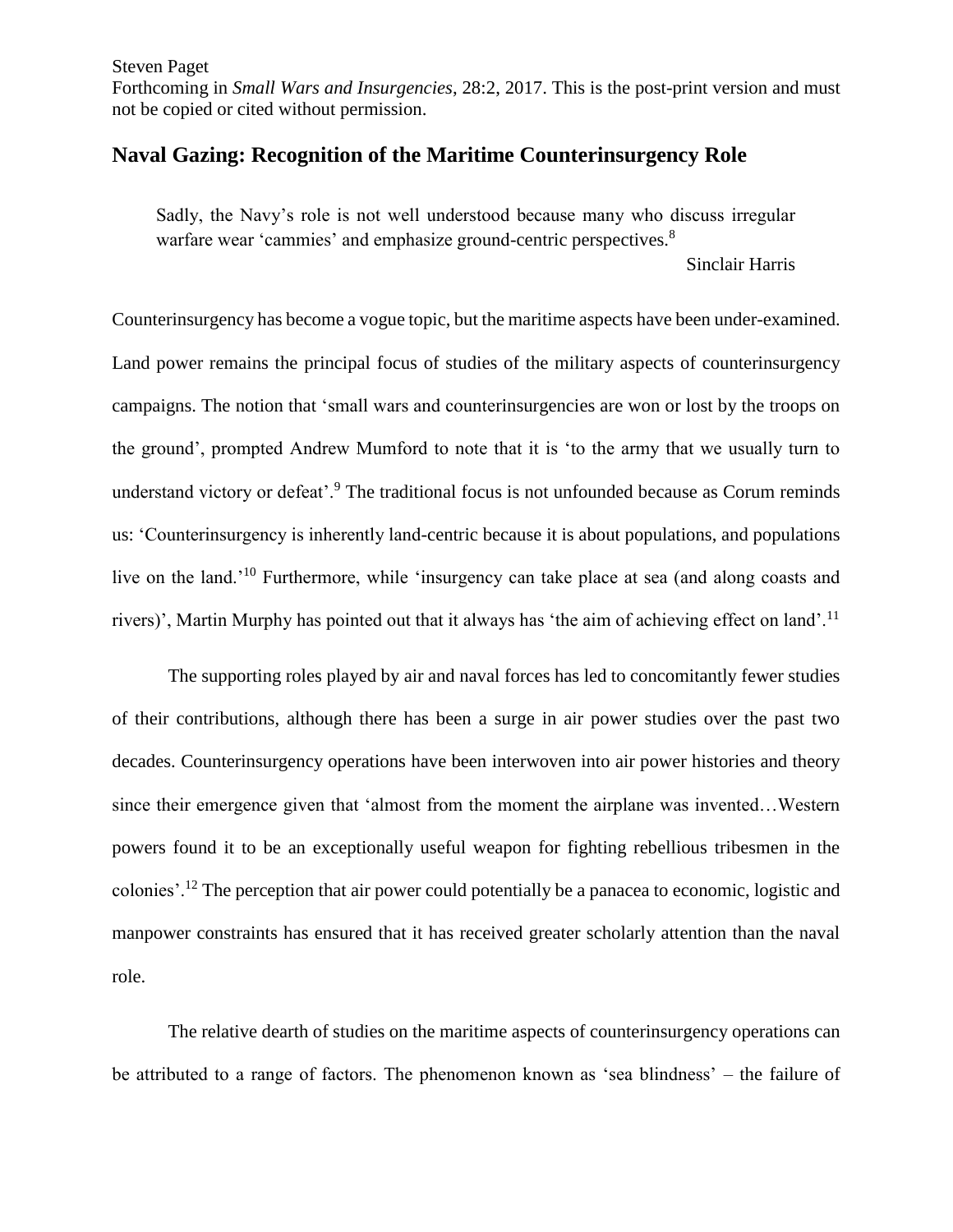Forthcoming in *Small Wars and Insurgencies*, 28:2, 2017. This is the post-print version and must not be copied or cited without permission.

politicians, the media and the public to understand the significance and use of the sea – has been the subject of much debate.<sup>13</sup> Without delving into the nuances of 'sea blindness', the limited attention devoted to the maritime element of counterinsurgency can be viewed as a reflection of a broader trend.<sup>14</sup> In addition, larger western navies have tended to prioritise blue water over green and brown water capability. The cumulative result has been an under-estimation of the maritime contribution to counter-insurgency. The neglect of the naval side can also be attributed, in part, to the attention devoted to recent operations in Afghanistan and Iraq where the naval role has been somewhat less visible than the air and land contributions.

The significance of naval forces is also often overlooked as insurgent groups generally have limited maritime capacity in comparison to their opposition. In particular, the absence of significant naval combat capability on the part of insurgents has tended to keep the focus on land forces. However, when counterinsurgency operations have confronted a significant maritime threat, the importance of naval forces has been highlighted. Bruce Hoffman has emphasised that the Liberation Tigers of Tamil Eelam (LTTE) had 'its own blue-water navy, with ocean-going cargo vessels alongside a formidable array of riverine (brown water) and coastal (green water) attack craft'.<sup>15</sup> Additionally, the LTTE employed underwater assets, mines and suicide boats to target Sri Lankan Navy vessels.<sup>16</sup> In 2007, it was recorded that since its formation in 1984, the LTTE had destroyed 'between a third and a half' of the Sri Lankan Navy's coastal fleet and had conducted piracy against commercial vessels.<sup>17</sup> The Sri Lankan experience demonstrated that it is complacent to dismiss or overlook the significance of the maritime role in counterinsurgency.<sup>18</sup>

An argument could also be made that maritime counterinsurgency roles have sometimes been overlooked as they have been mislabelled. In reassessing the political agitation of Daniel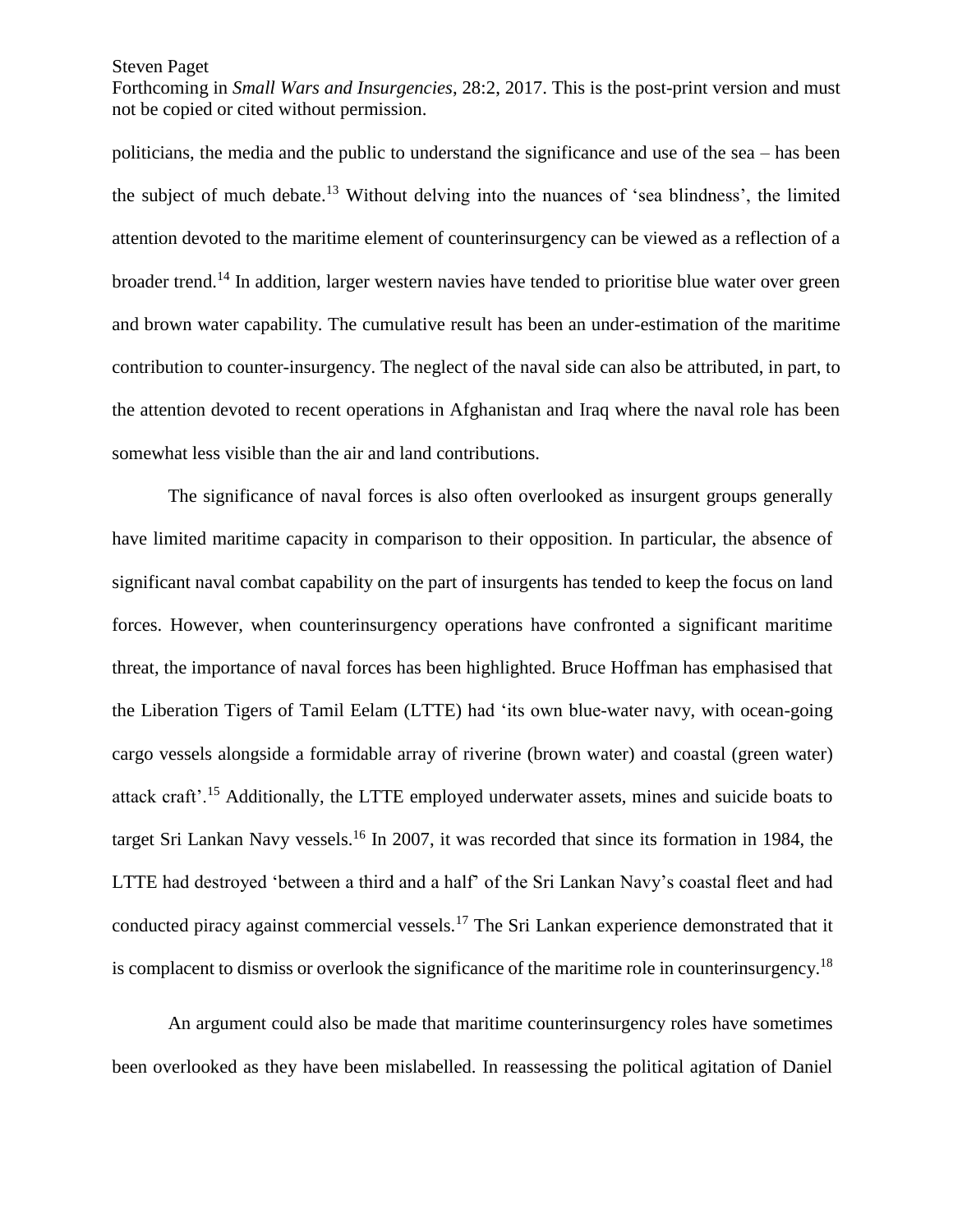Forthcoming in *Small Wars and Insurgencies*, 28:2, 2017. This is the post-print version and must not be copied or cited without permission.

O'Connell's 'Repeal Association', which peaked in 1843, and the 'Young Ireland' rising of 1848, Jerome Devitt contended that the Royal Navy's mission 'fell outside the traditional view of naval/gunboat diplomacy, and is better described as having a naval counter-insurgency role'.<sup>19</sup> In addition, while the contrast between conventional and counterinsurgency operations can be vast for land forces, the differences can be more subtle for maritime forces. For example, although the scale of the challenge may differ, blockades conducted during counterinsurgency operations are broadly similar to those implemented in conventional conflicts. The significant amount of overlap between roles during conventional and counterinsurgency operations should not cloud their importance.

Paradoxically, the strengths of maritime forces can shroud the significance of their contribution. The flexibility of naval forces and their inherent ability to transition between roles can create the impression of a lack of specialism in counterinsurgency. Equally, the limited 'political and diplomatic footprint ashore in comparison to land-based forces' can be extremely useful in minimising local resentment, placating neighbouring nations and reducing the risk of casualties, but it can lead to maritime forces becoming a footnote in the popular narrative of insurgencies.<sup>20</sup> The issue is compounded by the fact that a number of naval roles lack the popular appeal of operations that deliver kinetic effect. Blockades, for example, are regularly described as involving 'long periods of monotony' and being 'slow' and 'boring', while re-supply operations are 'not glamorous'.<sup>21</sup> They may not be glamourous, but operations that shape the battle space are crucial to those operating ashore.

Ironically, the lack of awareness about the maritime contributions to counterinsurgency operations has created a platform for increased involvement. In proposing that there is likely to be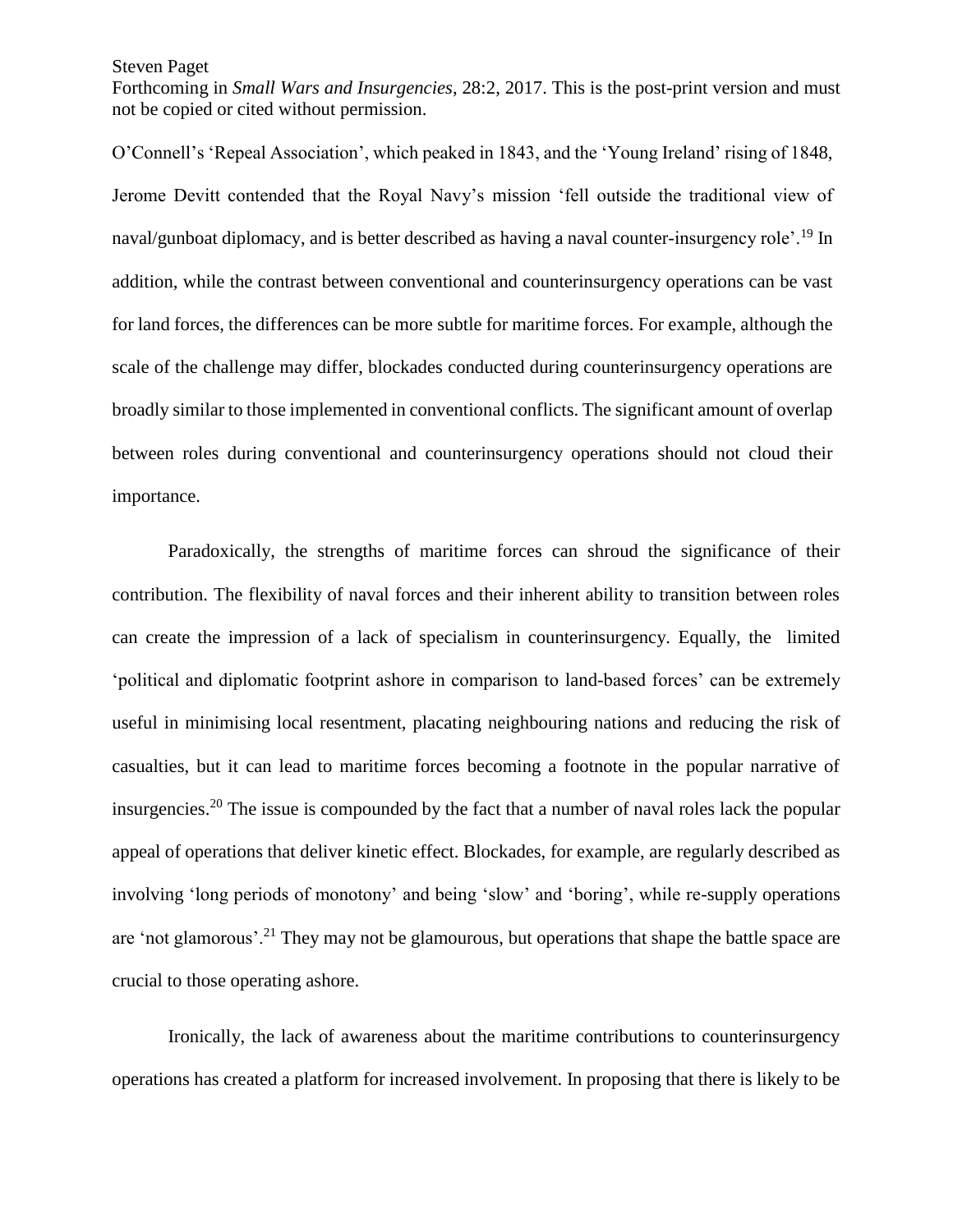Forthcoming in *Small Wars and Insurgencies*, 28:2, 2017. This is the post-print version and must not be copied or cited without permission.

an 'Iraq syndrome' akin to 'Vietnam syndrome', James Kurth suggested that the 'very reaction of the American public against ground combat operations may strengthen the Navy's case for naval combat operations' as 'maritime counterinsurgency is likely to issue in far fewer casualties'.<sup>22</sup> Geography has also been an important determinant in the significance of the maritime contribution to counterinsurgency operations. While the potential of maritime forces could not be fully realised during operations in Afghanistan and Iraq, the future conduct of operations in areas that are more susceptible to naval power should not be underestimated. Ultimately, maritime forces have always made invaluable but unheralded contributions to counterinsurgency operations. Given the ongoing and, potentially, increasing contribution of naval forces it is essential that all aspects of the maritime role are understood.

## **The Naval Contribution to the Malayan Emergency**

The opportunities for vessels of the Royal Navy to participate in the operations are limited, but those which do present themselves are rapidly exploited.<sup>23</sup> Review of the Emergency Situation in Malaya at the End of 1954

The Malayan Emergency, which stretched from 1948 to 1960, pitted Commonwealth forces against the MRLA or Communist Terrorists (CTs) as they were often called by the security forces. John Coates has written: 'The contribution which the navy could make to the Emergency was necessarily limited.<sup>24</sup> From the military perspective, this was very much an infantryman's conflict. Nevertheless, air and naval forces made varied and useful contributions to the successful outcome.<sup>25</sup> Tim Benbow has noted 'maritime forces had a significant supporting role that belies their usual neglect', while Chris Tuck described the RN's efforts as 'an important, though subsidiary, contribution to operations'.<sup>26</sup>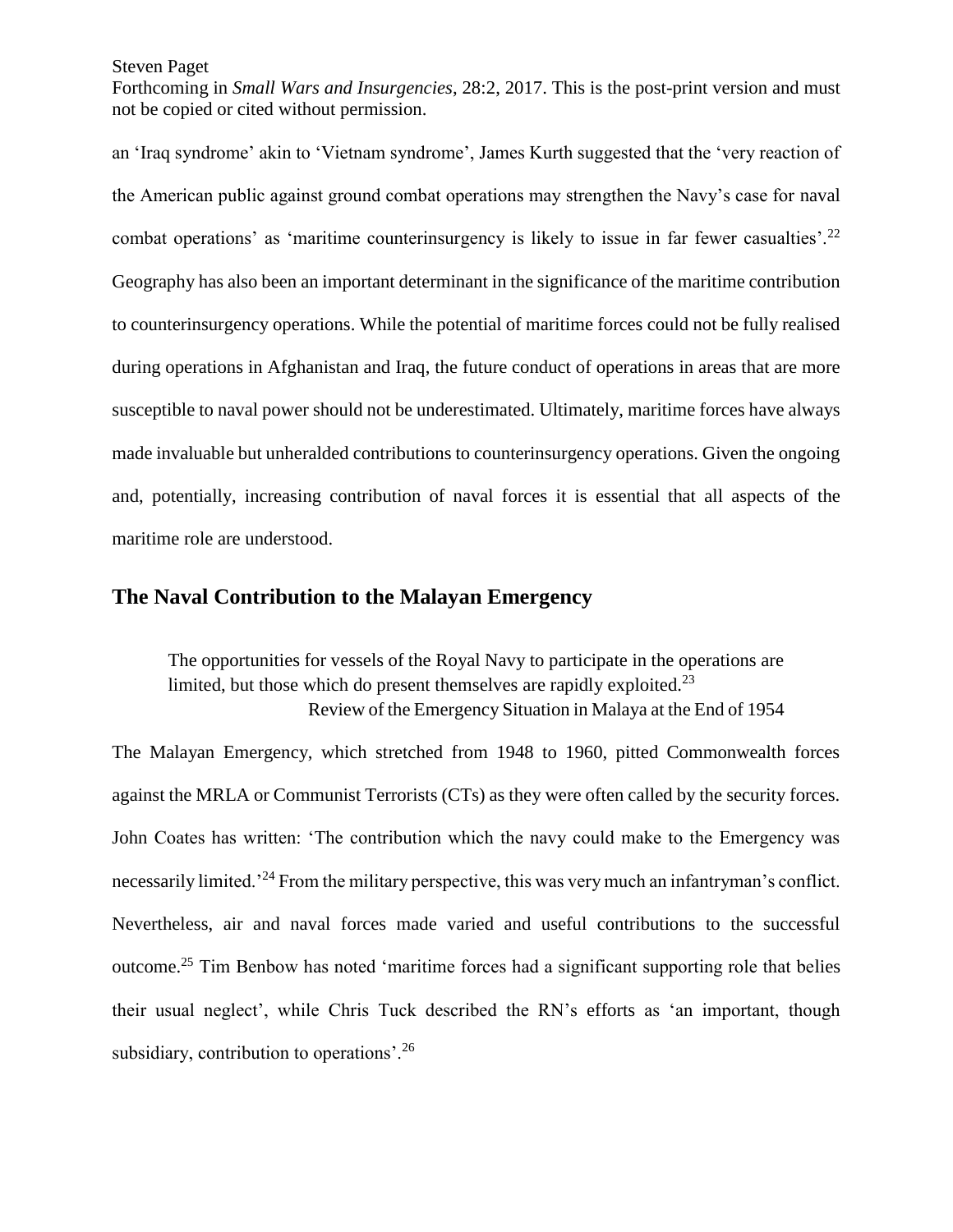Forthcoming in *Small Wars and Insurgencies*, 28:2, 2017. This is the post-print version and must not be copied or cited without permission.

According to *The Conduct of Anti-Terrorist Operations in Malaya*, the RN contributed to the Malayan Emergency by conducting 'anti-smuggling and anti-piracy patrols', 'amphibious landings' and 'bombardment of CT areas'.<sup>27</sup> Other Commonwealth ships played an analogous role, with the directive to the Commander-in-Chief, Far East Station, asserting that Royal Australian Navy (RAN) ships could be 'used as for ships of the Royal Navy in Malayan waters to prevent infiltration by Communist agents or armed bandits by sea together with anti-terrorist operations in Malaya'.<sup>28</sup> In addition, the Fleet Air Arm's medium S-55 helicopters were 'invaluable' in increasing the tactical mobility of Commonwealth forces.<sup>29</sup> Indeed, between 1954 and 1956, the Naval Air Squadrons reportedly undertook the 'major part of the troop-lifting'.<sup>30</sup> Infrequent air strikes were also conducted from aircraft carriers visiting the area; normally on their way to or from Korean War operations.

Alongside the Royal Malayan Navy and Police, the fundamental role played by Commonwealth naval forces and RAF flying boats was the conduct of coastal patrols.<sup>31</sup> The imposition of a blockade offered the potential to seal off Malaya on three of four sides, with only the northern border with Thailand presenting an overland infiltration route. Consequently, the surveillance of the coast was afforded great significance. Over 1,000 craft were searched during 1952 alone. <sup>32</sup> Although the threat posed by seaborne infiltration remains questionable, the 'constant but unspectacular' blockade applied a stranglehold on the insurgents in Malaya.<sup>33</sup> Subsequent evaluations have determined that no men or materiel were infiltrated by sea during the Malayan Emergency.<sup>34</sup> The coastal patrols also offered an opportunity to 'show the flag', although as one historian noted, the effects of such activities are 'difficult to quantify'.<sup>35</sup>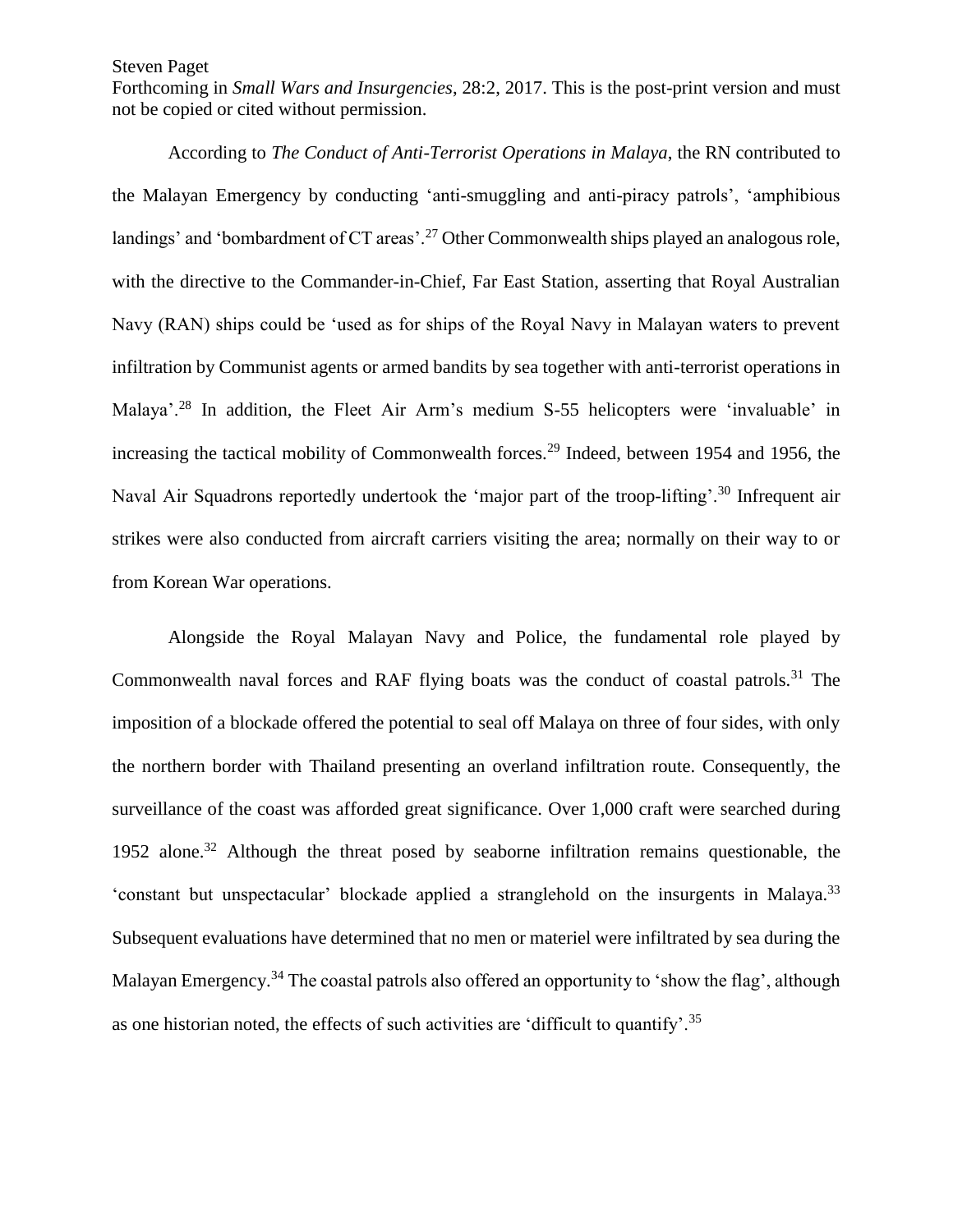Forthcoming in *Small Wars and Insurgencies*, 28:2, 2017. This is the post-print version and must not be copied or cited without permission.

Despite the frequent focus on the role of helicopters, the troop landing role performed by naval vessels was significant due to the nature of the operating environment. While these landings were 'occasionally coastal', they were often riverborne operations, with troops being transported by landing craft and launches.<sup>36</sup> Notably, the so-called Malayan Scouts – the Special Air Service (SAS) – were deployed by naval forces in south-east Pahang during Operation Prosaic in 1951 as part of a 'deep jungle penetration' mission.<sup>37</sup> The capacity to deploy land forces from ships was extremely useful due the coastal nature of the operating environment and the extensive river network.

Naval bombardment – or NGS – played a more prominent role than is sometimes credited. Accounts often recite that 39 bombardments were conducted in 1952, but the contributions throughout the remainder of the Malayan Emergency are regularly overlooked. A review of the Malayan Emergency from 1948 to 1957 observed that the RN had 'assisted many operations by coastal bombardment'.<sup>38</sup> Exact numbers of bombardments throughout the Emergency are difficult to precisely pinpoint, but the figure is much higher than is often acknowledged. For example, in 1955, a further 24 bombardments were conducted.<sup>39</sup>

The frequency of bombardments fluctuated throughout the Malayan Emergency depending on the situation on the ground. Grey has assessed that bombardments were used most frequently in the first years of the insurgency when 'the MRLA was most active and most effective and at a time when the security forces' own resources were most thinly stretched'.<sup>40</sup> As coastal areas were cleared, bombardment requests dropped concurrently. In 1956, there were just three bombardments and it was noted that there had been 'little call' for naval gunfire 'with most coastal areas white'.<sup>41</sup> Notably, naval vessels made use of the rivers to provide NGS further inland. HMS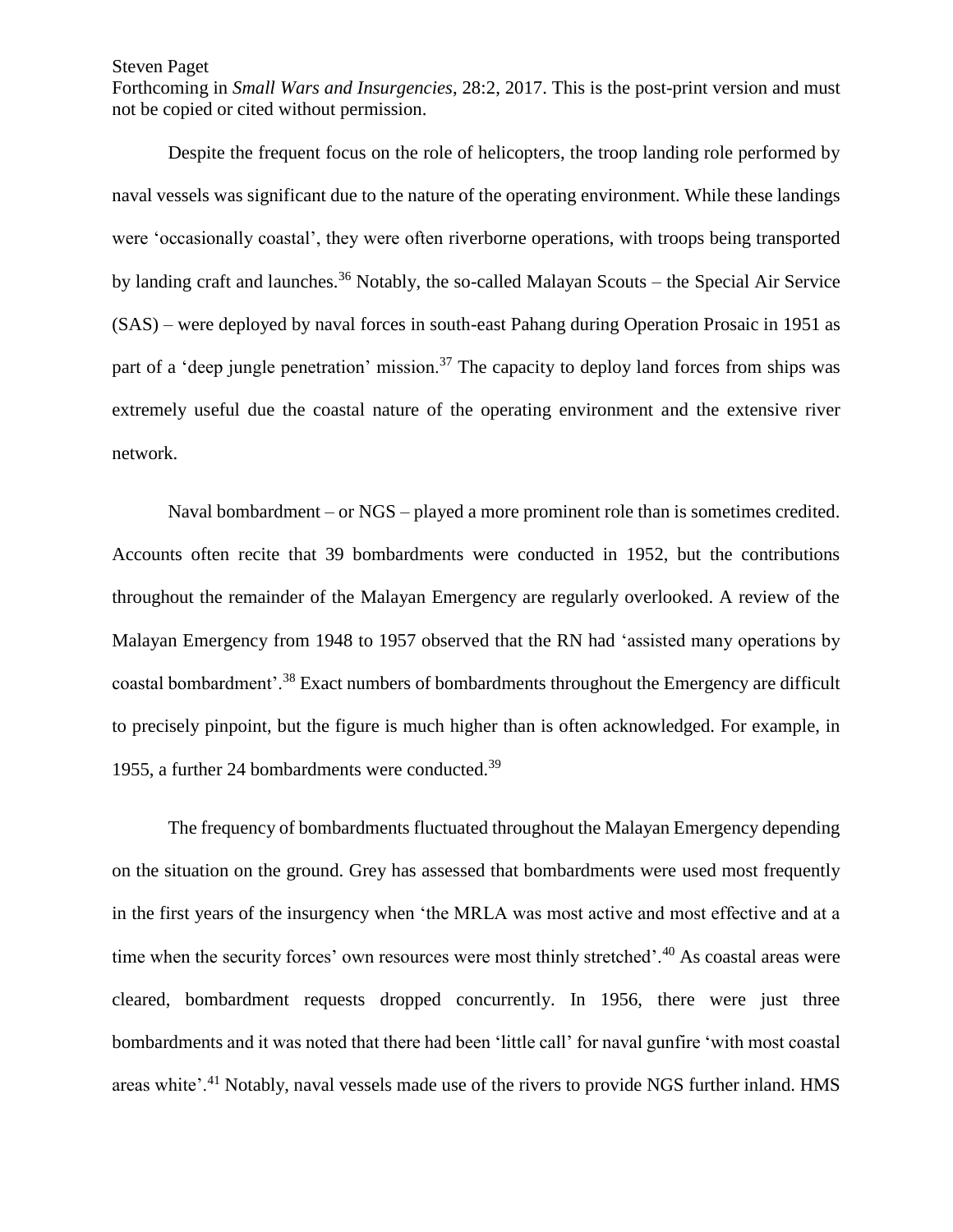Forthcoming in *Small Wars and Insurgencies*, 28:2, 2017. This is the post-print version and must not be copied or cited without permission.

*Amethyst* travelled 30 miles up the Perak River to bombard a suspected CT camp in 1952, while HMS *Defender* conducted a shoot nine miles up the Johore River in 1954.<sup>42</sup> In early 1956, the Director of Operations, Malaya, summarised: 'Bombardment of the terrorists by ships is a most helpful form of support for ground operations, but unfortunately there are not many opportunities for this type of attack.'<sup>43</sup> However, limited opportunity did not always equate to limited utility.

## **NGS: A Destructive or Harassing Capability?**

While the nature of the operating environment inevitably limited the provision of NGS, it was used extensively during some operations. For example, during Operation Nassau, five ships fired 346  $6$ ", 1,307 4.5" and 190 4" rounds, as well as 30 Starshells.<sup>44</sup> In fact, between Operations Nassau and Rex, all but three ships of the Far East Fleet conducted live bombardments.<sup>45</sup> There has been an overriding sense that NGS was not overly well coordinated, with one work positing that at least two accounts concluded that: 'the absence of effective shore control, spotting and target coordinates resulted in missions that were non-specific "harassment" rather than effective "interdiction".<sup>'46</sup> However, while NGS was often used in a harassment role, the intended purpose was a lot more diverse than has often been credited. In particular, effective interdiction and accurate destructive bombardments were possible when Army Auster aircraft, which undertook the roles of 'target marking' and spotting, were available.<sup>47</sup>

The capacity of the MRLA to move further inland and evade NGS limited its usefulness on many occasions. However, when the enemy could be contained in a particular area, NGS had the potential to be extremely effective. During Operation Rex, which was conducted on the Penggerang peninsula between March and August 1955, the 9th Independent Platoon, MRLA, was penned in through a combination of geography and ground activity. Although the platoon only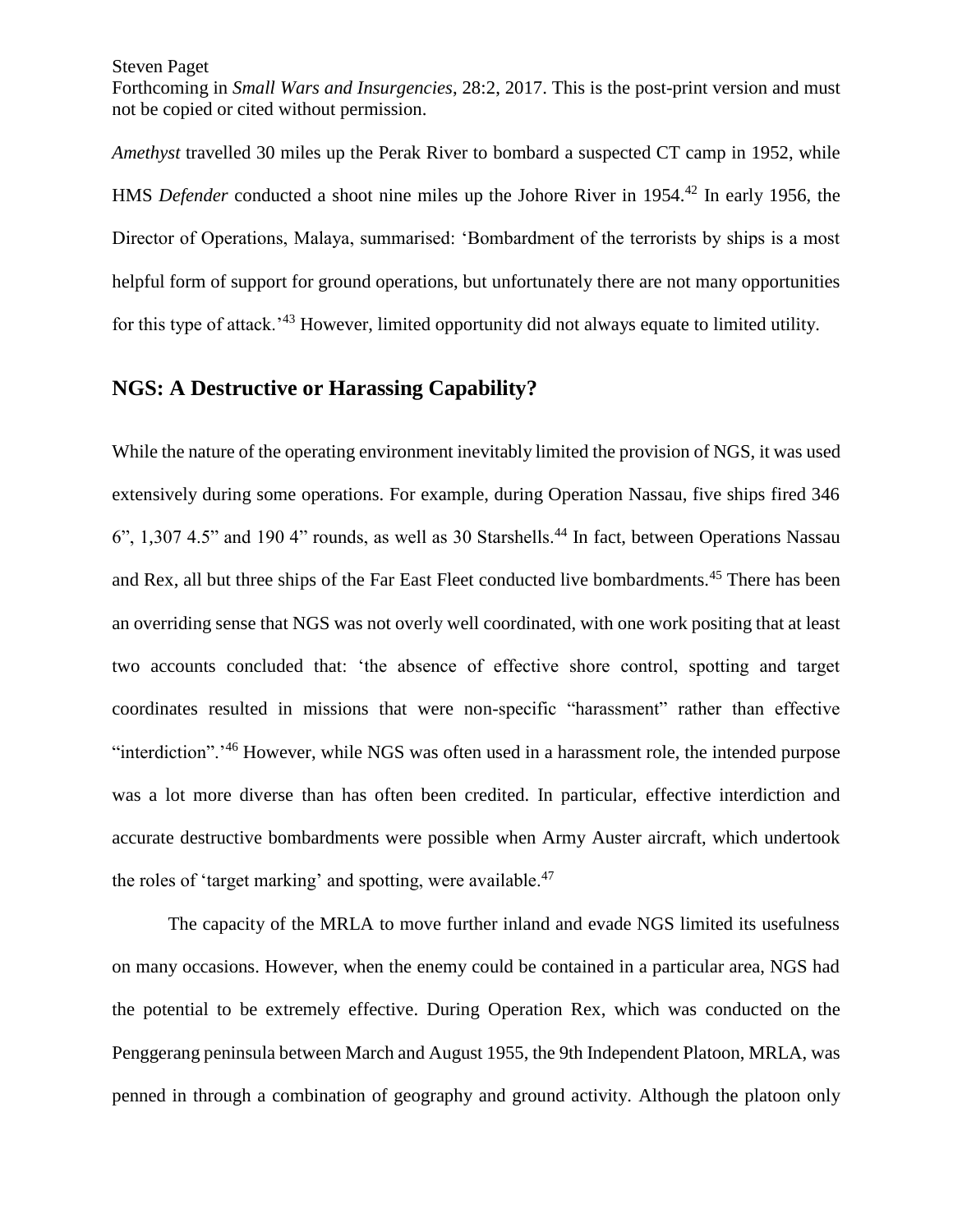Forthcoming in *Small Wars and Insurgencies*, 28:2, 2017. This is the post-print version and must not be copied or cited without permission.

consisted of approximately 25 'well armed and well led' members, they were reported to have had 'high morale' and have been 'actively aggressive' in the Kota Tinggi and Penggerang districts. It was recorded: 'R.N. and R.A.F. bombardment was found by the Army to be invaluable in this area of extremely difficult going. Bombardments were planned to flush the enemy out of possible camping areas, and harass likely escape routes.'<sup>48</sup>

NGS was conducted 'whenever possible' during the operation.<sup>49</sup> The geography of the peninsula naturally lent itself to the provision of NGS. The whole target area was in range of the guns of the larger ships and most was within reach of the 4" and 4.5" guns of frigates and destroyers. NGS, in conjunction with air strikes, took on even greater significance due to the jungle environment, which was deemed too dense for the deployment of artillery inland.<sup>50</sup> Point targets were specifically identified and observation by the RAF's 1911 Light Liaison Flight was provided for almost all of the daytime bombardments.<sup>51</sup> An assessment of the operation by the Flag Officer, Malayan Area, concluded: 'Naval participation, with gunfire support, patrol and sea-transport, formed an integral part of Operation REX…without naval bombardments and coastal patrols, it is probable that the  $9<sup>th</sup>$  Independent Platoon would still be operating in the area.<sup>52</sup>

Bombardments conducted by HMS *Newfoundland* between 8 and 9 June 1954 achieved notoriety because they were delivered when the ship was diverted from her journey to participate in the Queen's birthday celebrations. The bombardments conducted by the ship provided an indication of the nature of NGS in Malaya. After being tasked with providing bombardments for security forces operating in Central Kedah, approximately 25 miles north of Penang, arrangements were made to facilitate the firings. One inch to the mile maps of the area were provided by the Flag Officer, Malayan Area, and communications with an air spotter were organised through the Naval Liaison Officer, Kuala Lumpar. The initial instructions designated five targets that each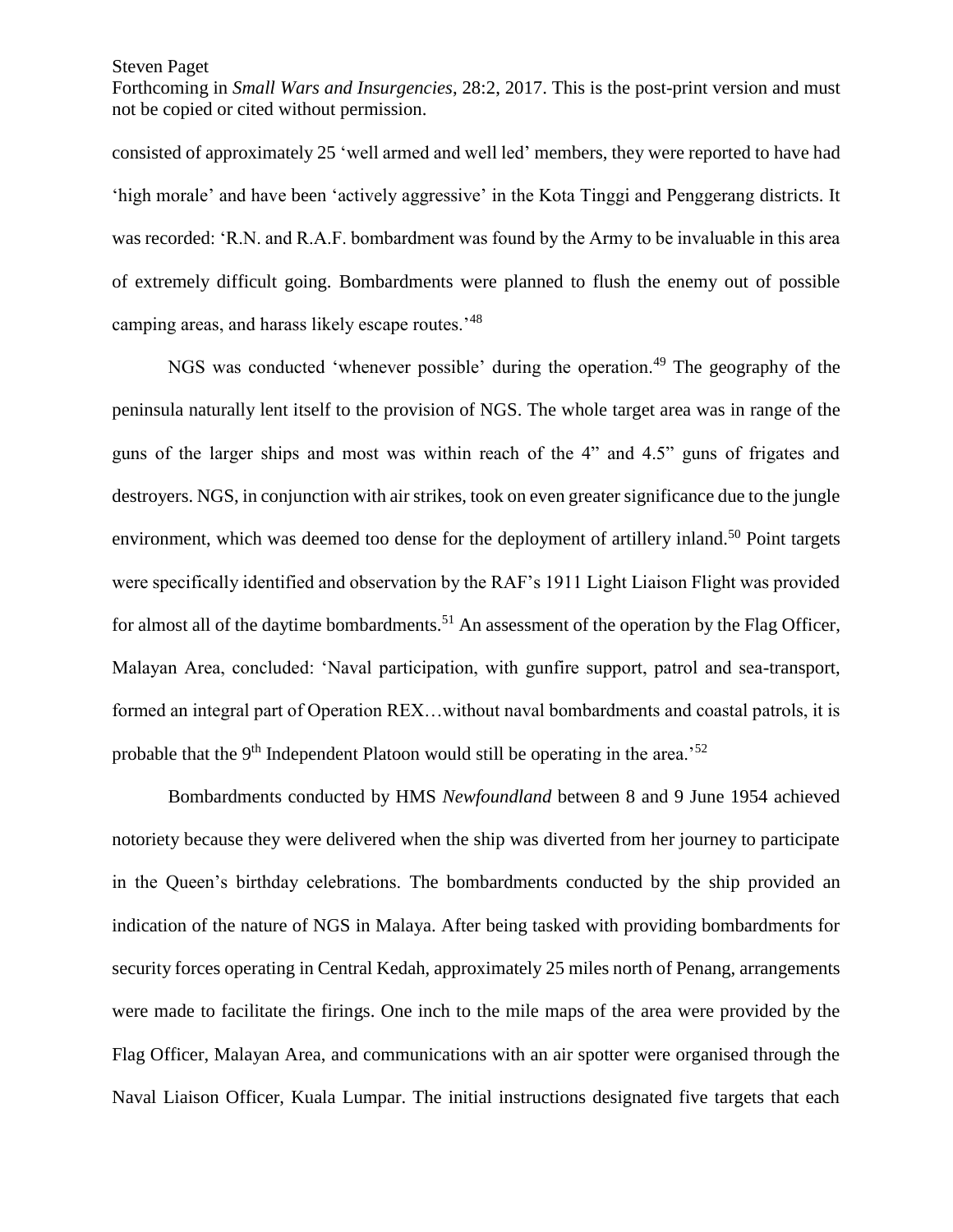Forthcoming in *Small Wars and Insurgencies*, 28:2, 2017. This is the post-print version and must not be copied or cited without permission.

comprised 1,000 square yards of dense jungle. Notably, the targets were at heights of 2,000 to 3,000 feet and two of them were on the reverse slope of Kedah Peak. The ship was instructed to provide harassing fire during designated windows consisting of two to three hours depending on the target. *Newfoundland* was also put on notice to bombard pinpoint targets if CT camps were detected by the air spotter.<sup>53</sup>

While the initial order called for harassing fire, reconnaissance of the target areas resulted in confirmation that some of them were 'live' (actively being used by the CTs). The ship engaged a number of targets across the course of two days. In one example, *Newfoundland* engaged a hut that was believed to be part of a CT camp with spotting being provided by Captain D. J. Browne, Royal Artillery, in an Auster aircraft. After initial corrections, *Newfoundland* was able to accurately engage the targets, with photographic reconnaissance later indicating two direct hits on the hut and two craters within five yards. It is popularly believed that NGS during the Emergency was somewhat haphazard. However, it is worth noting that while the shoot was punctuated by the ship visiting Penang harbour to enable elements of the crew to participate in the dress rehearsal for the Queen's birthday parade, it offered an opportunity for Captain Browne to visit *Newfoundland* and provide a report on the bombardments, as well as deliver a larger scale map for the shoots on the following day. A number of targets were successfully engaged, but the terrain and weather (particularly cloud cover) also demonstrated the limitations of NGS. During a bombardment of a camp area on 9 June, which was described as being 'very effective' following photographic reconnaissance, it was noted that while 'damage must have been done to the contents', complete destruction of a lean-to proved impossible due to the presence of tall trees.<sup>54</sup>

Over the course of the two days, 267 6" high explosive rounds were fired by *Newfoundland*. After assessing reports of the bombardments, the Second-in-Command, Far East Station, deduced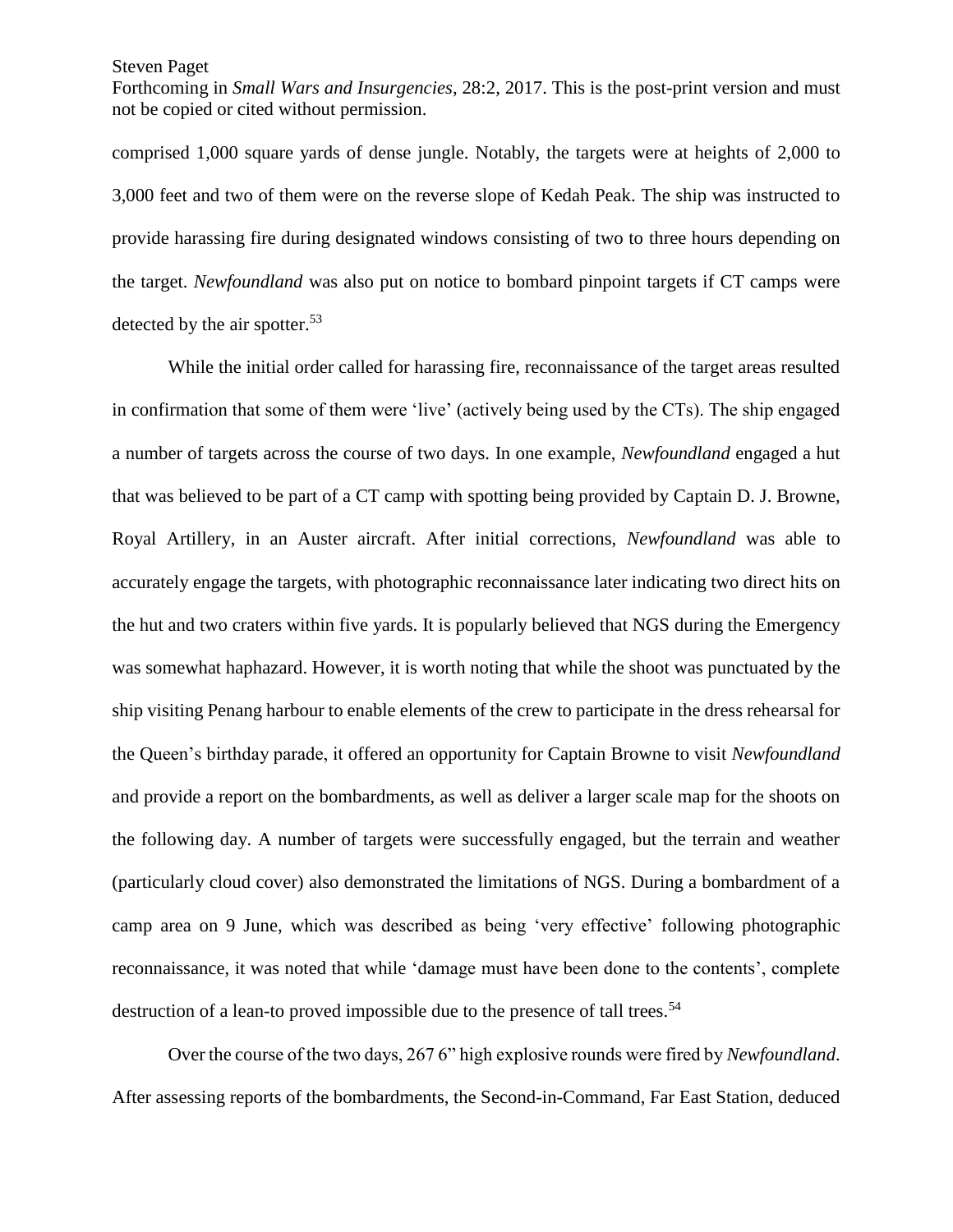Forthcoming in *Small Wars and Insurgencies*, 28:2, 2017. This is the post-print version and must not be copied or cited without permission.

that the ship 'put up a good technical performance in these bombardments'.<sup>55</sup> Indeed, 56 Ground Liaison Section, RAF Station Butterworth, declared: 'the bombardment was most successful and undoubtedly considerably harassed CTs who were known to be operating in the area West and South West of Kedah Peak at the time'.<sup>56</sup> Perhaps most telling was a report by HQ 1 Federal Division District, Taiping, which stated:

Ground troops from A and D 5 MALAY followed up the bombardment by HMS NEWFOUNDLAND and found that all targets had been effectively engaged and destroyed. The reported camp…was an old mining kongai. This had received a direct hit from HMS Newfoundland. General comment by troops was that the shelling was hundred percent successful.<sup>57</sup>

The bombardment was noteworthy not just for its reported success, but also because the operation was spotted by the air and subjected to photographic reconnaissance and subsequent sweeps by ground forces.

Success was attributed, in part, to 'Captain Browne's most accurate and concise spotting', which was conducted under 'very trying conditions'.<sup>58</sup> In addition, although it was recommended that larger scale maps be issued to 'facilitate height estimation of pin point targets' in mountainous areas – a notion that received support from higher command – the provision of maps was crucial for the delivery of NGS.<sup>59</sup> As a corollary, Captain E.H. Thomas, *Newfoundland*'s Commanding Officer, reflected: 'This bombardment has been a very good tonic to the ship after many months with little or no chance to carry out practice firing.<sup>'60</sup> *Newfoundland*'s activities demonstrated that when properly planned, focussed on appropriate targets, spotted, and subsequently assessed, NGS could be effective.

The involvement of RAN ships also provided a good indicator of the nature of NGS operations during the Emergency. The first bombardments were conducted by HMA Ships *Anzac*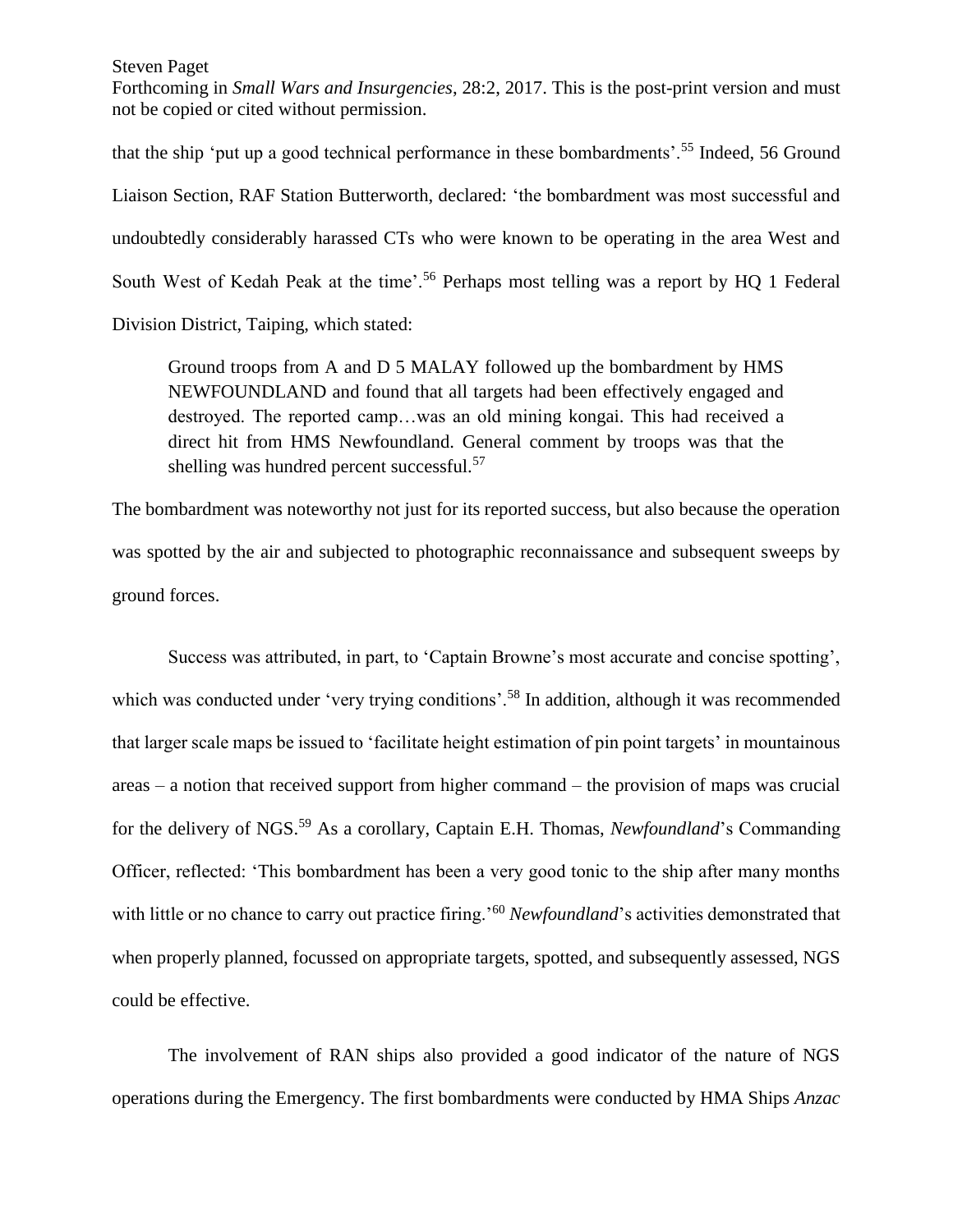Forthcoming in *Small Wars and Insurgencies*, 28:2, 2017. This is the post-print version and must not be copied or cited without permission.

and *Tobruk* on 29 September 1956 as part of a 'major security force operation' to drive approximately 400 CTs from southern Johore.<sup>61</sup> The targets for the bombardment were in the vicinity of Tanjong Balau and the shoot was facilitated by bombardment charts of the area that were dropped to both ships by Sunderland aircraft during the previous day. In addition, to preplanned targets, additional ones were designated by the Army Auster aircraft that provided spotting.<sup>62</sup> Each ship separately engaged targets, before two additional ones were subjected to 'concentrated fire' from both vessels, leading to a report of 'most effective' shooting.<sup>63</sup> Ian Pfennigwerth has since observed that the bombardment: 'was not harassment shooting, and the spotter's presence suggests that there were clearly identified targets to be taken under fire'.<sup>64</sup>

On 22 January 1957, *Queenborough* and *Quickmatch* fired 40 rounds each at suspected CT positions in Southeast Johore. The targets taken under fire were a coconut grove, which was believed to be a source of supplies for the CTs, a nearby wooden bridge and a CT camp. The shoot was spotted by an Army Auster aircraft.<sup>65</sup> Although the spotter noted that the camp may have been empty when it was hit, it was assessed that it was damaged and was 'unlikely' to be 'used for some time'.<sup>66</sup> On the 25 July 1957, *Anzac* engaged four separate 'suspected terrorist positions' in Johore. The shoots were spotted by an observer in an Auster aircraft and while *Anzac* did not record the results of the bombardments, it was noted that 'good training value was obtained'.<sup>67</sup> On 26 August 1957, *Tobruk* took seven targets under fire with the Auster aircraft that spotted the shoots reporting 'good results'.<sup>68</sup>

The record of NGS was mixed during the Malayan Emergency. Inevitably, there was a degree of wastage and it was undoubtedly used inappropriately on occasion. Even when it did prove useful, the effect of NGS was never decisive. However, it did make valuable contributions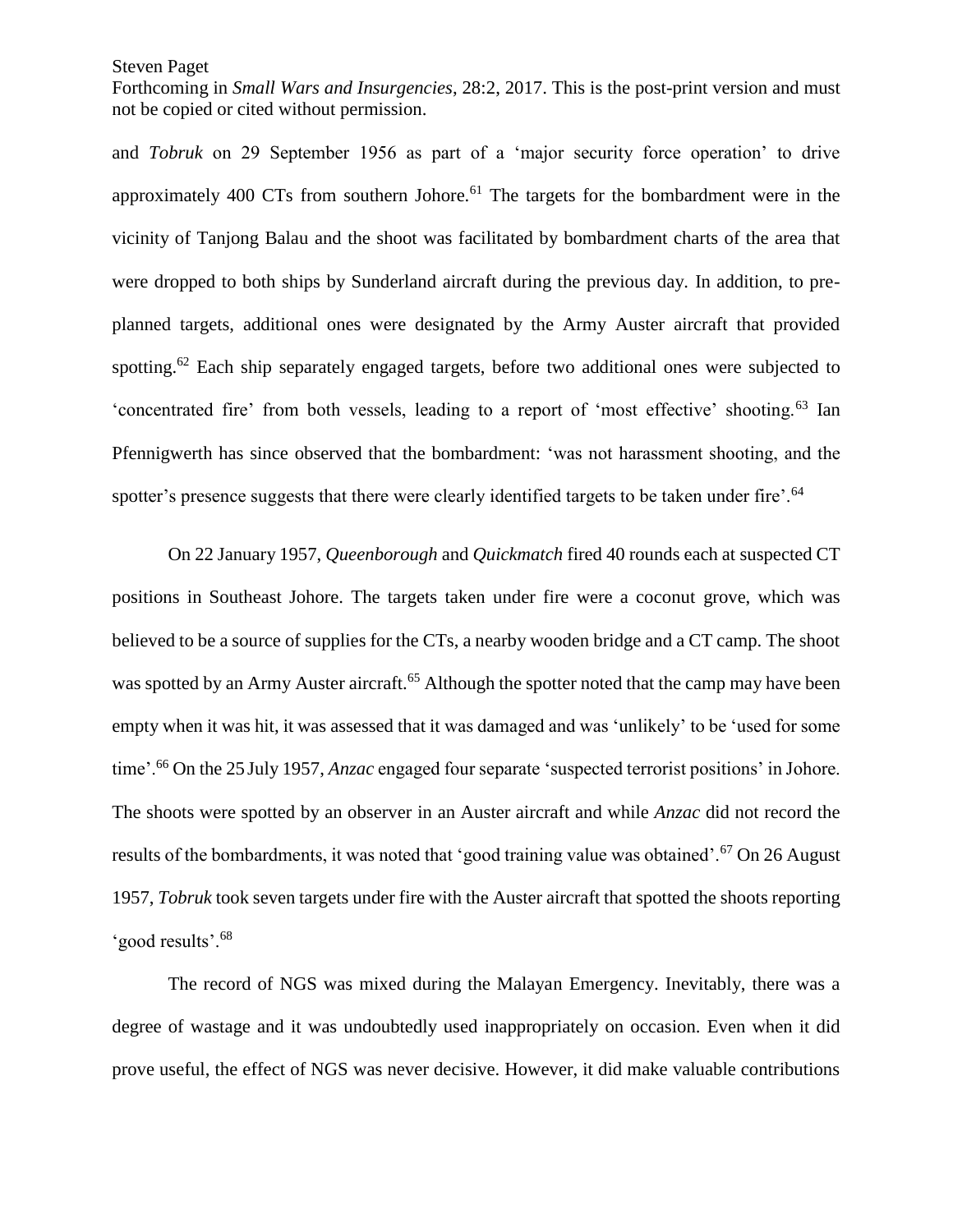Forthcoming in *Small Wars and Insurgencies*, 28:2, 2017. This is the post-print version and must not be copied or cited without permission.

to the success of various operations. Ultimately, the effectiveness of NGS was situationally dependent. When it was directed at specific, intelligence-led targets and spotted to improve accuracy, as happened more often than is sometimes credited, NGS did have a role to play.

## **NGS: A Psychological Weapon?**

The relevance of NGS during the Malayan Emergency has often been questioned on the basis of its purpose, particularly its use in the harassment role. However, as harassing fire is intended to keep the enemy off-balance and diminish morale, the psychological effect of NGS was significant. Parallels can be drawn to the conduct of aerial bombing in the context of psychological effect. In a letter from Sir Evelyn Baring to the Colonial Secretary on 5 December 1953, aerial bombing was justified on that basis that as well as casualties being inflicted 'on a number of occasions', strikes had 'a detrimental effect on the morale of enemy gangs'.<sup>69</sup> Similarly, Colonel W.N. Gray, who became Police Commissioner in 1948, observed that air strikes had 'contributed more than any other factor to the number of bandit surrenders'.<sup>70</sup> The use of NGS, air power and artillery in the harassment role raises questions about efficiency, but the impact on enemy morale must be taken into consideration.

The psychological effect of NGS was never more apparent than during Operation Nassau, which was conducted in the Kuala Langat area with the intention of eliminating a local gang of CTs.<sup>71</sup> As with all operations during the Emergency, the role of ground forces was fundamental to Nassau's success, but naval power contributed in a number of ways. When Nassau was initiated,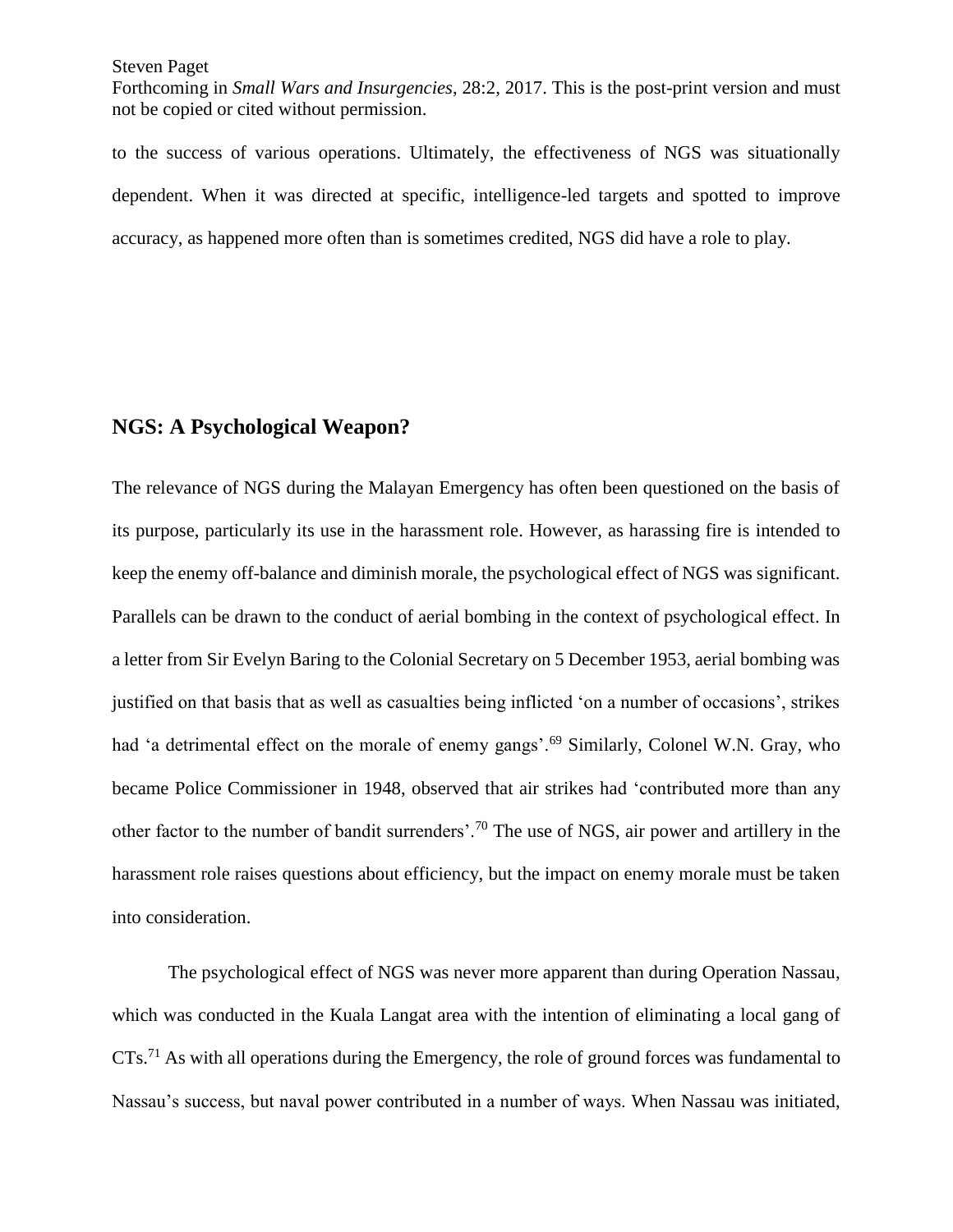Forthcoming in *Small Wars and Insurgencies*, 28:2, 2017. This is the post-print version and must not be copied or cited without permission.

Commonwealth forces conducted bombardments with various weapons night and day. From 9 January to 20 August 1955, the south swamp area was bombarded almost every night.<sup>72</sup> Daytime bombardment was ceased in March 1955, but nightly harassing fire, as well as morning and evening 'hates' were conducted against specific targets.<sup>73</sup> A summary of the operation noted:

Initially it was hoped that the effect would be to drive the C.Ts from the centre of the swamp into ambushes set around the edge. It is doubtful if this effect was ever achieved, but from information given by surrendered enemy personnel it is certain that night bombardments had a particularly lowering effect on the morale of the C.Ts. If shells or bombs fell uncomfortably close to a camp in the dark, it was found that C.Ts were in the habit of moving out, waiting until the bombardment stopped, and then moving back again. During night harassing fire, it was therefore the practice to re-engage targets which had already been bombarded.<sup>74</sup>

Interestingly, as the MRLA reportedly had difficulty distinguishing between the calibre of shells, smaller projectiles were able to have a disproportionate effect on morale. MRLA morale was considered 'very high' prior to the commencement of the operation, but the imposition of food control measures and 'continuous non-stop patrolling, harassing fire and psychological warfare' diminished their confidence until 'morale broke completely'. As a direct consequence, there was an increase in the number of surrenders from June onwards.<sup>75</sup>

The Flag Officer, Malayan Area's report to the Commander-in-Chief, Far East Station, assessed:

The aim of the operation, which was to destroy the M.C.P. [Malayan Communist Party] organisation in the Kuala Langat area, was fully achieved. Out of the 37 C.Ts in that area, 35 had either been killed, captured or had surrendered by the end of the operation. Although these eliminations fell to the ambushes and systematic searches of the Land Forces, bombardment by Sea, Land and Air Forces played a significant part in lowering morale.<sup>76</sup>

While naval power was not decisive in itself, the effect on the morale of the enemy, friendly forces and the civilian population was significant and contributed to the success of the operation.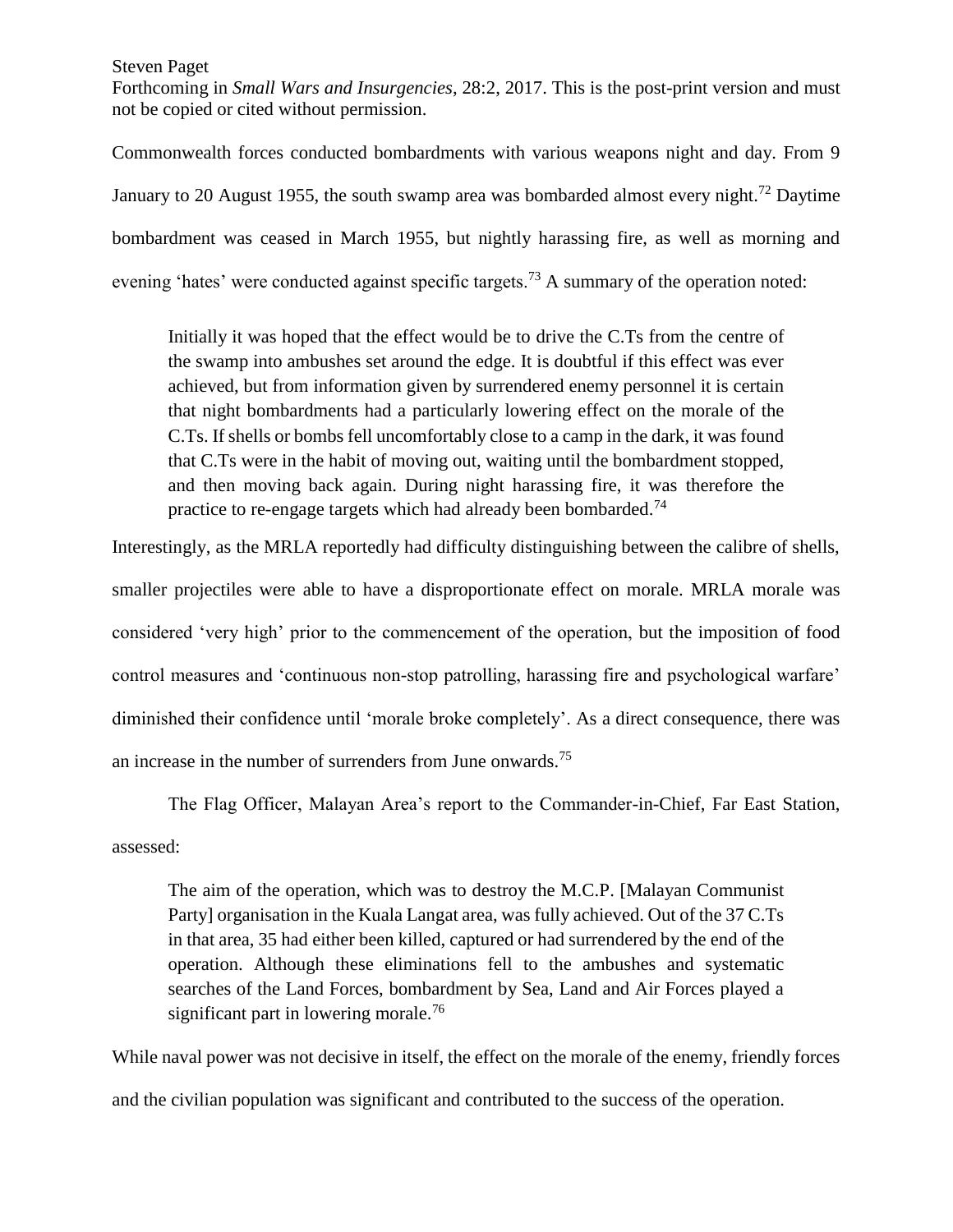Forthcoming in *Small Wars and Insurgencies*, 28:2, 2017. This is the post-print version and must not be copied or cited without permission.

Fire support of all forms aided the maintenance of and improvements in the morale of friendly forces. Robert Jackson contended: 'the presence of strike aircraft provided a great uplift to the morale of the troops on the ground, fighting an elusive and ruthless foe in an alien environment'.<sup>77</sup> While the presence of aircraft has a psychological effect that makes it distinct from other forms of firepower, the provision of NGS also helped to reinforce the idea that those fighting on the ground were being supported. In addition to undermining the morale of the enemy, 'hates' have always been intended to embolden and strengthen the resolve of friendly forces.<sup>78</sup> The effect was no different in Malaya.

As well as improving the morale of those fighting on the ground, the provision of NGS was a huge boon for the crews of Commonwealth ships. During Operation Rex, the Flag Officer, Malayan Area, revealed: 'even an acknowledgement to the ship that the bombardment was effective' was 'a help to morale onboard'.<sup>79</sup> Following Operations Nassau and Rex, the Commander-in-Chief, Far East Station, informed the Admiralty: 'The operations afforded facilities for live bombardment…with the resultant benefit to the morale of Ships' Companies that can be achieved only by participation in operational firings.'<sup>80</sup>

Finally, the way that fire power was perceived by the friendly civilian population was also important. Although often only a 'secondary aim', as was the case during Operation Rex, bombardments were conducted with the stated intention of improving civilian morale.<sup>81</sup> Analysts have noted that civilian morale was influenced through the use of air power with Jackson suggesting that the effect of air strikes was 'decisive' and that the demonstration of force 'persuaded many civilians to resist the terrorists and co-operate with the Security Forces'.<sup>82</sup> While civilian morale was hard to quantify, casual contemporary observations of NGS indicated that the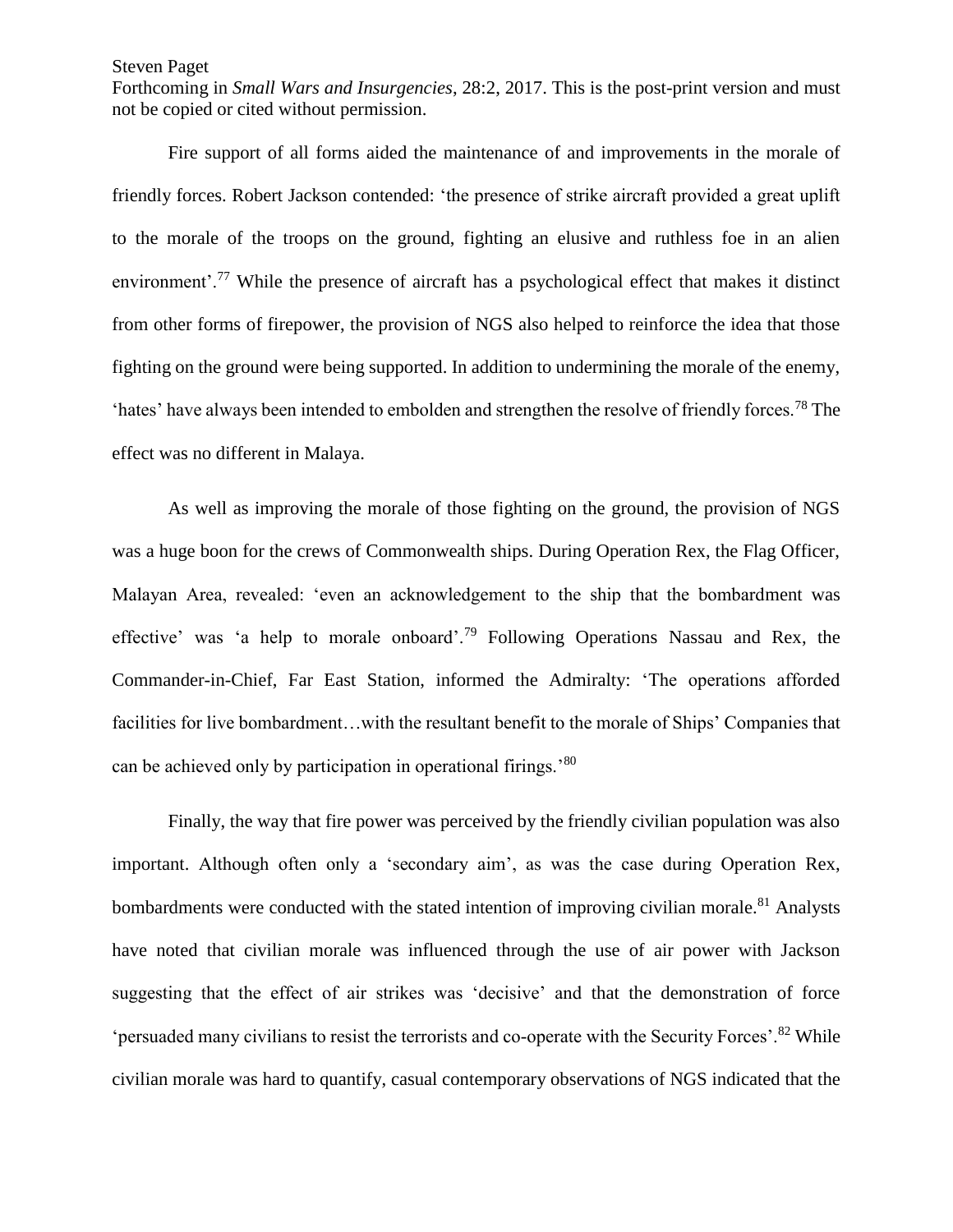Forthcoming in *Small Wars and Insurgencies*, 28:2, 2017. This is the post-print version and must not be copied or cited without permission.

'long-term benefit' of 'raising…civilian morale is incalculable'.<sup>83</sup> The psychological effect of NGS during the Malayan Emergency is sometimes overlooked by the focus on air power, but its influence on enemy, friendly and civilian morale should not underestimated.

# **An Imperfect Asset: The Limitations of NGS**

The Malayan Emergency demonstrated that NGS is far from a perfect capability. One of the greatest limitations was that the MRLA did not provide a particularly opportune target in terms of their overall size, organisation or operating style. A 1948 assessment placed the number of armed members between 3,000 and 5,000. Although they were nominally organised into formations that resembled regiments, they frequently operated in groups of between 10 and 50 and sometimes even fewer.<sup>84</sup> The MLRA's modus operandi also made the effective use of firepower difficult. Brigadier Dennis Talbot explained in 1950:

[B]andits are guerrillas who depend on hit and run tactics…[T]heir object is to avoid clashing with the security forces except when the latter are greatly outnumbered and taken by surprise…[T]hey do not defend or hold any particular area or function on a line of communication.<sup>85</sup>

The reluctance of the MLRA to stand and fight meant that engagements were often limited to small arms fire. From a sheer numerical perspective, the overall size of the MRLA and the fact that the insurgency was spread across Malaya meant that a bountiful selection of targets was never likely. Indeed, as the MRLA's numbers were whittled down through kills, surrenders and desertion, the amount of potential targets continued to diminish. Moreover, as the MRLA tended to operate in small groups and often relied on ambushes, there was a limit to what firepower could achieve – be it NGS, artillery or air power.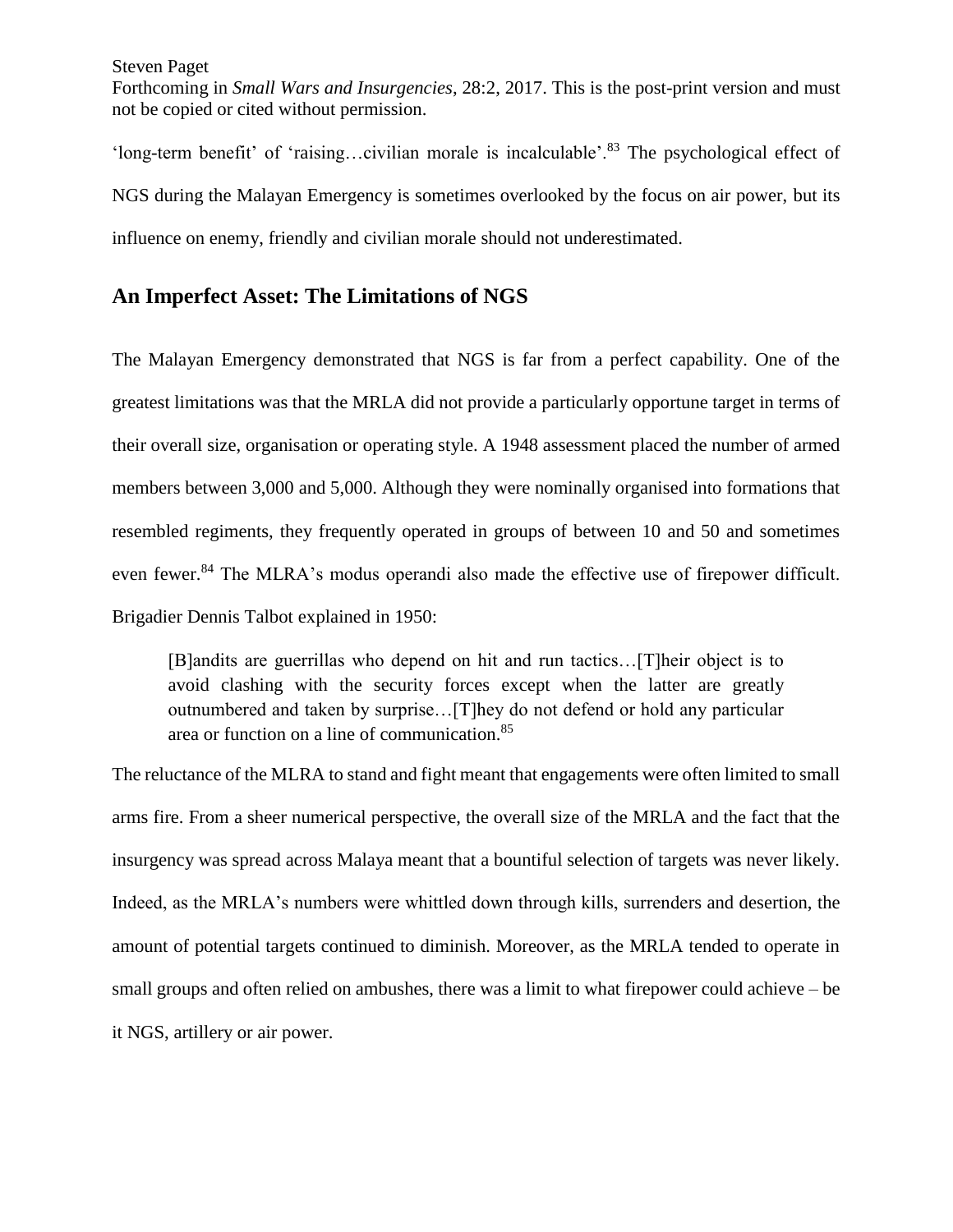Forthcoming in *Small Wars and Insurgencies*, 28:2, 2017. This is the post-print version and must not be copied or cited without permission.

The 'seemingly all-concealing tropical jungle', which was nicknamed the 'green hell' by British troops, hindered the provision of firepower of all varieties.<sup>86</sup> Not only did the CTs use the jungle to conceal their activities, but the operating environment sometimes acted as a barrier to the effective employment of NGS. The potential for the MRLA to intersperse themselves amongst the local populace also ensured that discrimination and restraint were necessary. The spread of fire from NGS meant that its use required careful consideration to avoid collateral damage.

As was the case with air power, the utility of NGS was very much dependent on the effectiveness of cooperation between the service branches. When spotting aircraft were not provided or were not available for various reasons (including weather), the likely utility of NGS was diminished. The much maligned harassment fire could be effective, but that was only the case when intelligence confirmed the ongoing presence of the enemy in the bombardment area.

The most successful bombardments were conducted in conjunction with coordinated ground activity. NGS and air strikes could be used to drive CTs from particular areas and into engagements with security forces.<sup>87</sup> Moreover, follow-up operations were also important in helping to provide assessments of the damage done by bombardments. When coordination was effective, good results could be achieved, but when unity of effort was lacking, the potential of NGS was constrained. Despite the success of *Newfoundland*'s bombardment in June 1954, it is notable that the Naval Liaison Officer at Headquarters, Malaya, lamented: 'It is unfortunate that the 1st Malay Infantry Brigade which supplied the follow-up troops were withdrawn and sent to Taiping a few days after the operation.<sup>88</sup> Jointness and coordination between the service branches was the key to the successful use of NGS.

## **NGS during the Malayan Emergency in Context**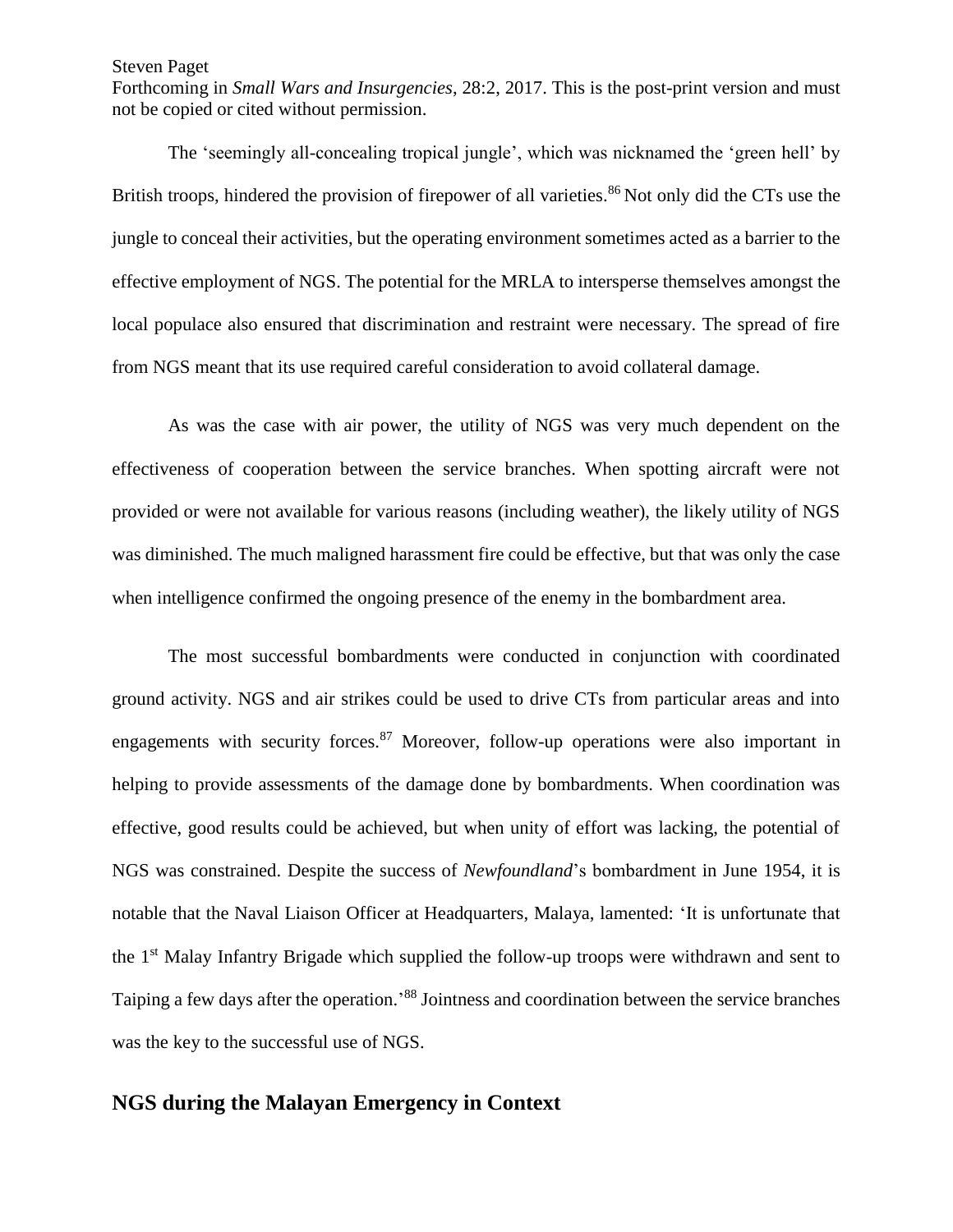Forthcoming in *Small Wars and Insurgencies*, 28:2, 2017. This is the post-print version and must not be copied or cited without permission.

The closer one examines how this victory was achieved the clearer it becomes that it came about in circumstances that were particular, indeed unique, to Malaya.<sup>89</sup>

#### Milton Osborne

The increasing US commitment to Vietnam in the 1960s inevitably led to commentators and policy makers looking back on the Malayan Emergency in order to extract relevant lessons.<sup>90</sup> Since then, despite vociferous scholarly deliberation about the relevance of the Malayan Emergency, the quest to distil lessons for contemporary and future operations goes on unabated. The wider debate about whether the Emergency represents an exemplar for counter-insurgency operations is beyond the scope of this article, but Donald Mackay's conclusion is worthy of consideration:

There are individual lessons to be learnt, but the unique circumstances that allowed the colonial power to deal with the terrorist campaign so effectively that it never even got as far as being a truly insurgent war were just that-unique. It seems unlikely that they will ever be replicated at another time or in another place, and those who seek in Malaya a blueprint for counterinsurgency must look elsewhere.<sup>91</sup>

While the circumstances that led to the successful outcome of the Malayan Emergency may have been unique, the use of naval power was most certainly not. One of the 'individual lessons' – despite being overlooked or dismissed in most accounts of the Malayan Emergency – was the use of NGS.

Firstly, the notion that NGS was merely 'mobile' or 'floating' artillery overlooks the significance of the capability. When land-based artillery was either unavailable or could not reach a target, NGS offered an important replacement capability. During the Emergency, it was noted that 'naval bombardments in support of Security Forces are…of the greatest value on those occasions where the targets are inaccessible to land artillery'.<sup>92</sup> That lesson was far from new. During the prolonged counterinsurgency campaign to end resistance to Habsburg rule, Austro-Hungarian operations in Bosnia-Hercegovina were able to utilise naval gunfire support when other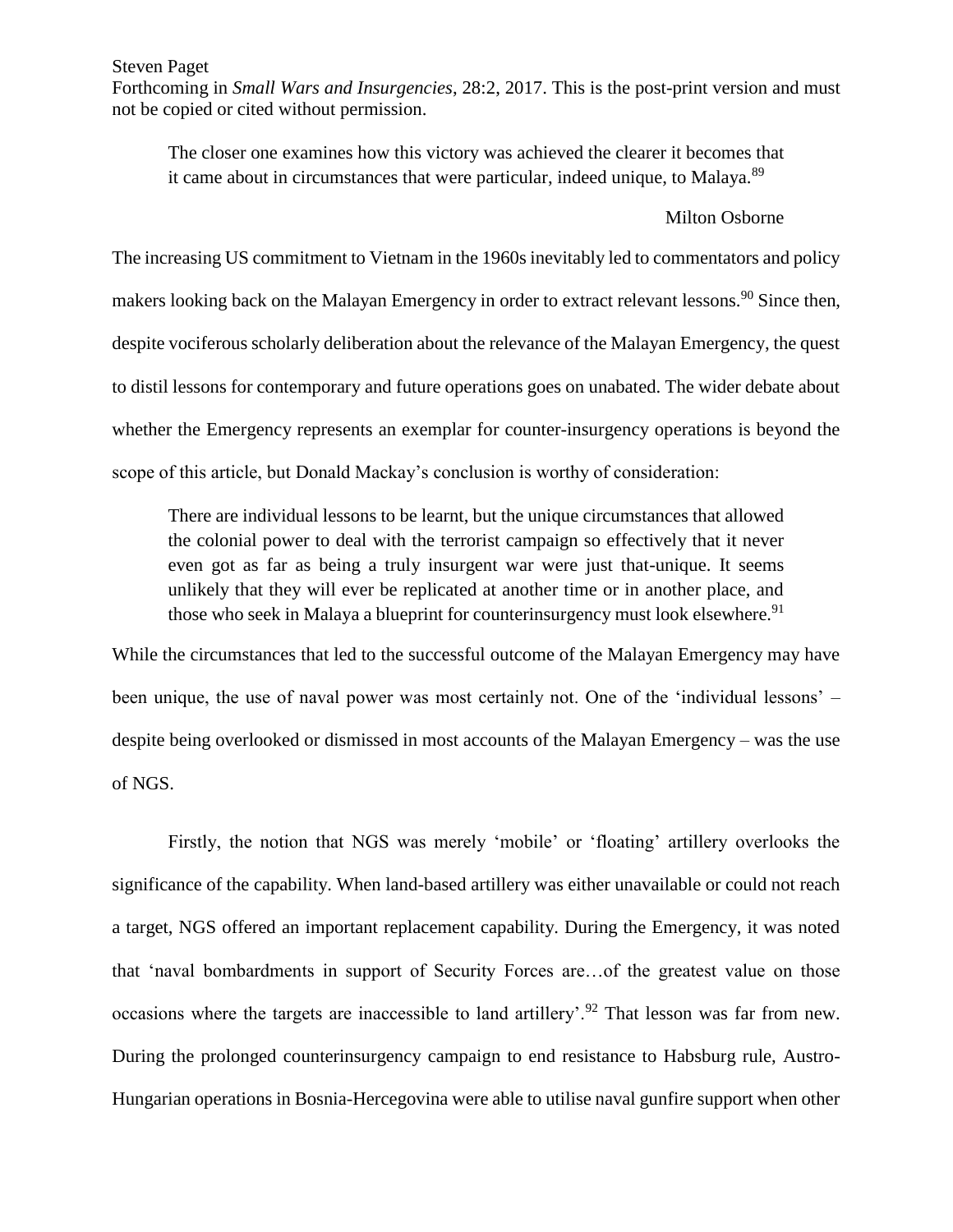Forthcoming in *Small Wars and Insurgencies*, 28:2, 2017. This is the post-print version and must not be copied or cited without permission.

firepower proved unavailable or insufficient. At Krivošije in 1882, rugged terrain limited the involvement of the mountain artillery batteries and led to naval bombardments taking on increasing significance. When the insurgents used stone buildings for cover, naval bombardments that were spotted with signal flags proved able to destroy the structures when the 70mm mountain guns could not.<sup>93</sup> The very fact that ships provide a floating gun platform is inherently relevant as the subsequent flexibility means that targets can be engaged that may not otherwise be feasible due to the absence or limitations of other capabilities.

Analyses of the Malayan Emergency have prompted questions about whether NGS was required at all. Grey argued that NGS missions were conducted because 'they were available rather than because they were strictly necessary, much less effective<sup> $2,94$ </sup> Although the necessity and effectiveness of NGS is contentious and, arguably, situationally dependent, the presence and flexibility provided by naval ships is significant. Ships were needed for the blockade and the fact that they could be used in a power projection role served as a force multiplier. The same was true of ships passing through the theatre, as demonstrated by the assertion about *Newfoundland* that: 'Not many ships can say that they have occupied themselves between ceremonial parade rehearsals by bombarding the enemy.'<sup>95</sup>

The use of NGS must always be contextualised as a subsidiary element of a much larger naval role. During the Philippine–American War (1899-1902), it was noted that the United States Navy's blockade meant that it was not easy for the 'the insurgents to coordinate actions among themselves'.<sup>96</sup> Max Boot has assessed that the combination of a blockade that prevented the import of arms and supplies, re-supply efforts and NGS ensured that the 'army could not have won without the navy'.<sup>97</sup> NGS may not have been the primary naval role, but it was a welcome contribution to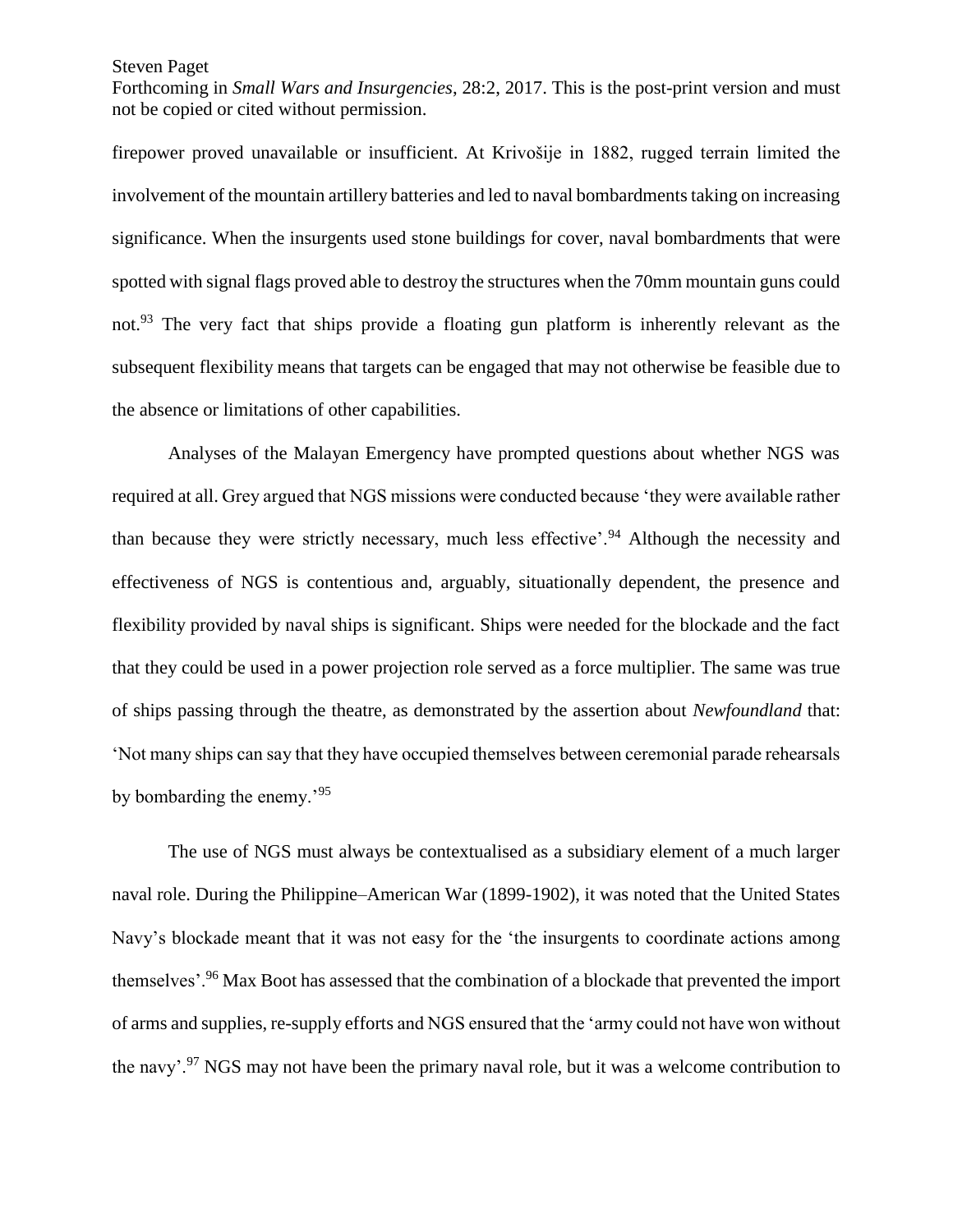Forthcoming in *Small Wars and Insurgencies*, 28:2, 2017. This is the post-print version and must not be copied or cited without permission.

the counterinsurgency campaign. It would seem only logical that if ships are present to conduct a range of tasks that they be equipped and trained to meet fire support requirements. NGS was not conducted during the Emergency because the ships were there. Rather, NGS could be provided when necessary because the ships were already there conducting other important missions.

Although NGS during the Emergency has sometimes been dismissed as harassment fire, it proved useful in that context in Malaya and in both earlier and later conflicts in diminishing the morale of enemy forces. Sam Sarkesian concluded that the Battle of Manila (1899) demonstrated that 'regardless of numbers and the protection of trenches and redoubts, the insurgent forces could not or would not stand up before the American forces, particularly when American attacks were supported by artillery and naval gunfire'.<sup>98</sup> Following the Battle of Surabya in November 1945 during the British involvement in the Netherlands East Indies, Major-General Robert Mansergh, commander of the 5<sup>th</sup> Indian Division, noted: 'The accurate and willing support of the RN and RAF has been a considerable factor in the success of this operation and has again earned the admiration and thanks of the ground forces.'<sup>99</sup> Given the willingness of a sizeable portion of the local population to engage in fighting, artillery support, NGS and air strikes were assessed to have been crucial as they had 'the effect of clearing the fighting area of a large proportion of the mob, leaving the field clear for the more organised force'.<sup>100</sup>

A use was even found for NGS during the Tanganyikan Army mutiny in 1964. Although firings against Colito barracks were discounted after consideration of the likely consequences, HMS *Cambrian* still provided a demonstration bombardment during the assault by 45 Commando, Royal Marines, in order to demoralise the enemy.<sup>101</sup> Equally, while the use of harassment fire during the Vietnam War has often been deemed profligate, Captain E.E. Johnston, HMAS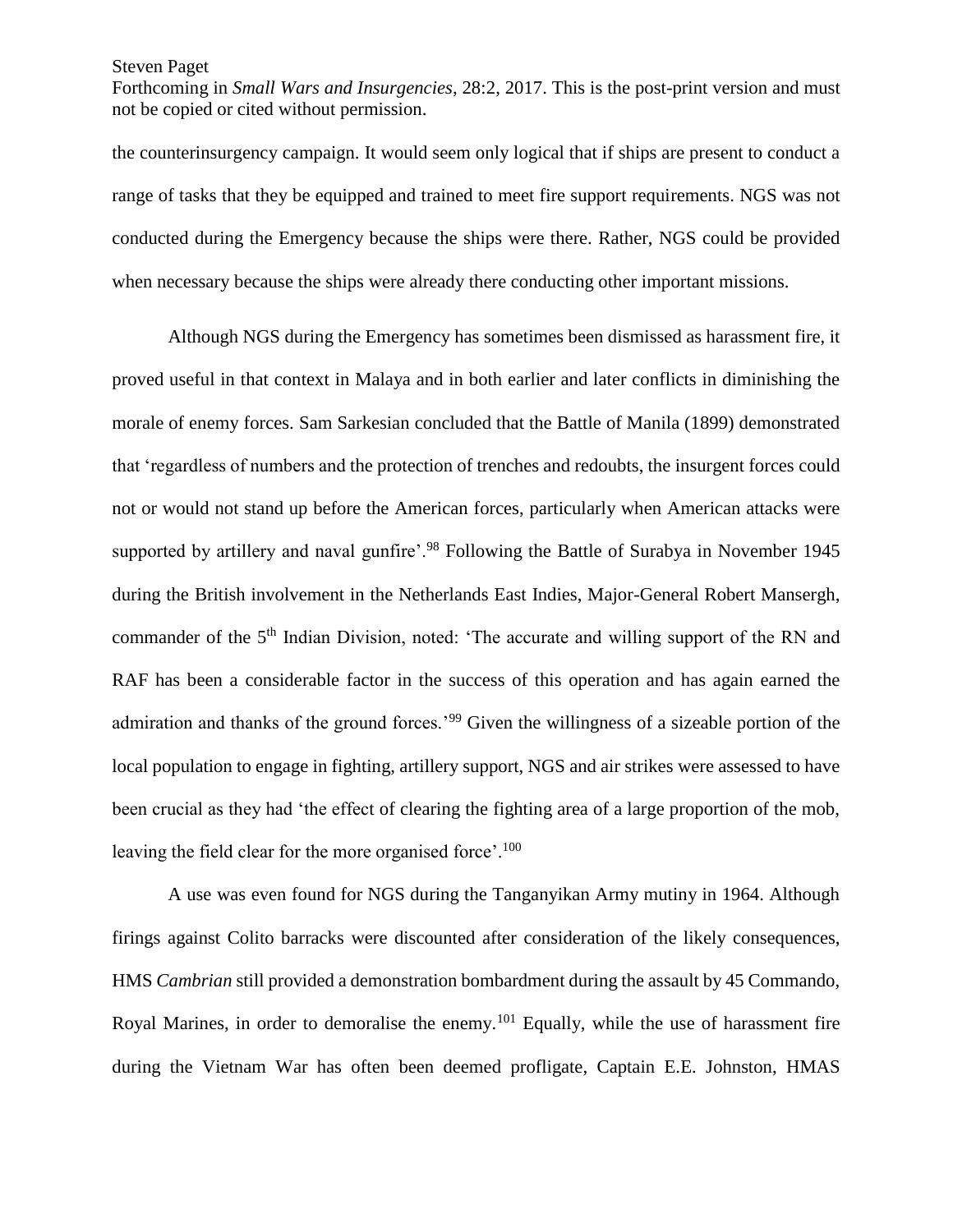Forthcoming in *Small Wars and Insurgencies*, 28:2, 2017. This is the post-print version and must not be copied or cited without permission.

*Vendetta*'s Commanding Officer, declared in the midst of the conflict:

the purpose served by harassment fire as against the cost involved has been a matter of conjecture in my mind since the commencement of this deployment. It was therefore gratifying to hear a report from the spotter that a V.C. defector during interrogation had stated that his 'unit had become completely demoralised during the past two to three weeks because of the heavy mortars from the sea'.<sup>102</sup>

The effectiveness of harassment fire is notoriously hard to quantity and there was undoubtedly wastage during the Vietnam War, but that does not mean that the psychological effect of the weapon did not produce positive results under the right circumstances. Equally, the Malayan Emergency demonstrated that NGS also has the potential to improve the morale of friendly forces. NGS, like other aspects of firepower, can be particularly heartening for land forces when they are aware that their adversaries cannot rely on the same capabilities.

Just because NGS can be effective during small wars and insurgencies, does not mean that it will be or that it will not be used excessively. Certain conditions are necessary in order to maximise the efficiency of NGS. One account of intelligence during the Emergency surmised the 'contribution of intelligence' to NGS operations was 'not great', declaring that 'intelligence jigsaws were vastly incomplete'.<sup>103</sup> The most successful NGS missions were those that were grounded in sound and timely intelligence. During the Vietnam War, RAN officers complained that a significant degree of harassment and interdiction fire was wasted as the targets were based on stale information.<sup>104</sup> Conversely, Austro-Hungarian counterinsurgency operations in Bosnia-Hercegovina during 1882 were intelligence-led and based on the reconnaissance of local resistance groups, which allowed troops to converge on the enemy with the support of a range of firepower. At Cattaro, for example, mountain artillery was usefully supplemented with bombardments by the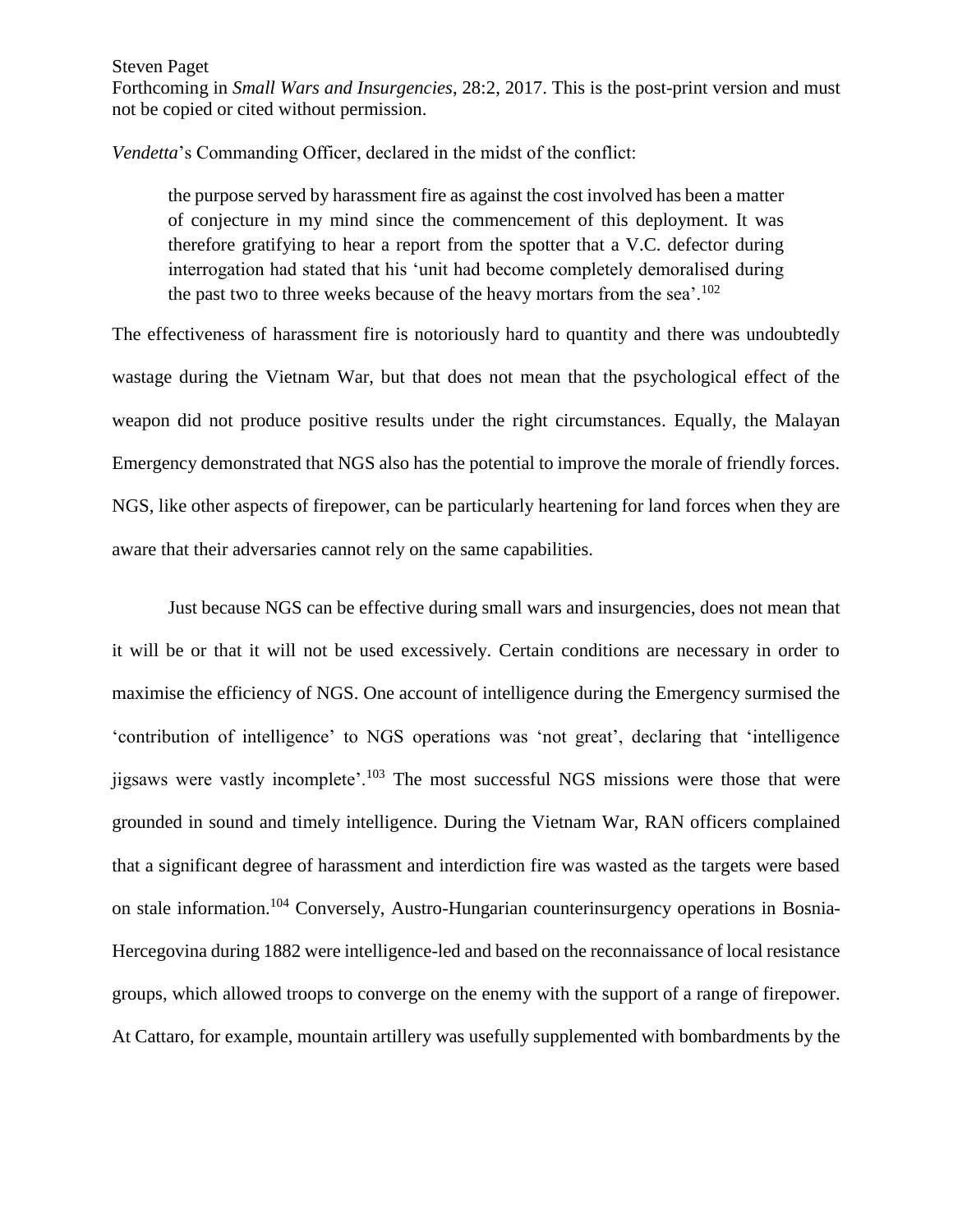Forthcoming in *Small Wars and Insurgencies*, 28:2, 2017. This is the post-print version and must not be copied or cited without permission.

Austro-Hungarian Navy.<sup>105</sup> As with all aspects of firepower, the availability of accurate intelligence enhances the likely effectiveness of NGS.

The selection of appropriate targets is also a necessary precursor to effective NGS. In the harassment role, it was discovered that in Malaya 'there was little differentiation, from the C.Ts point of view, between small and large calibre shells', which meant that aside from longer range of 6" guns, the use of cruisers for that purpose was deemed to be 'uneconomical'.<sup>106</sup> The matching of appropriate targets to the capability was one of the clear lessons about NGS that emerged from the conflict. The same principle was demonstrated during the Vietnam War. Captain David Leach, Commanding Officer of HMAS *Perth* during the ship's second deployment to Vietnam, opined in 1968 that NGS was sometimes used against inappropriate targets. In one instance, *Perth*, with the assistance of two A4s in the spotting role, damaged a bridge, before it was subsequently obliterated by eight 500lb bombs dropped by the same aircraft. Captain Leach lamented: 'this I think clearly illustrates the way NGS with high muzzle velocity and inherent range spreads is being misused in this war on point targets which can be more efficiently dealt with by air ordnance'.<sup>107</sup>

In Malaya, the effectiveness of NGS was perceived to have been enhanced when it was conducted in conjunction with related ground action. Likewise, in Vietnam, it was noted that the usefulness of NGS could be negated if friendly troops did not conduct 'concerted drives to clear the area'.<sup>108</sup> In contrast, close coordination between land and naval forces was achieved during the Asturian Revolt in Spain in 1934 when revolutionaries 'barricaded' themselves in the workingclass areas of Gijón.<sup>109</sup> With the revolutionary forces effectively besieged, the 8-inch guns of the cruiser *Libertad* shelled Gijón as a precursor to an aggressive and successful assault by the Army of Africa.<sup>110</sup> Although there may be an occasional exception to the rule, such as the operation to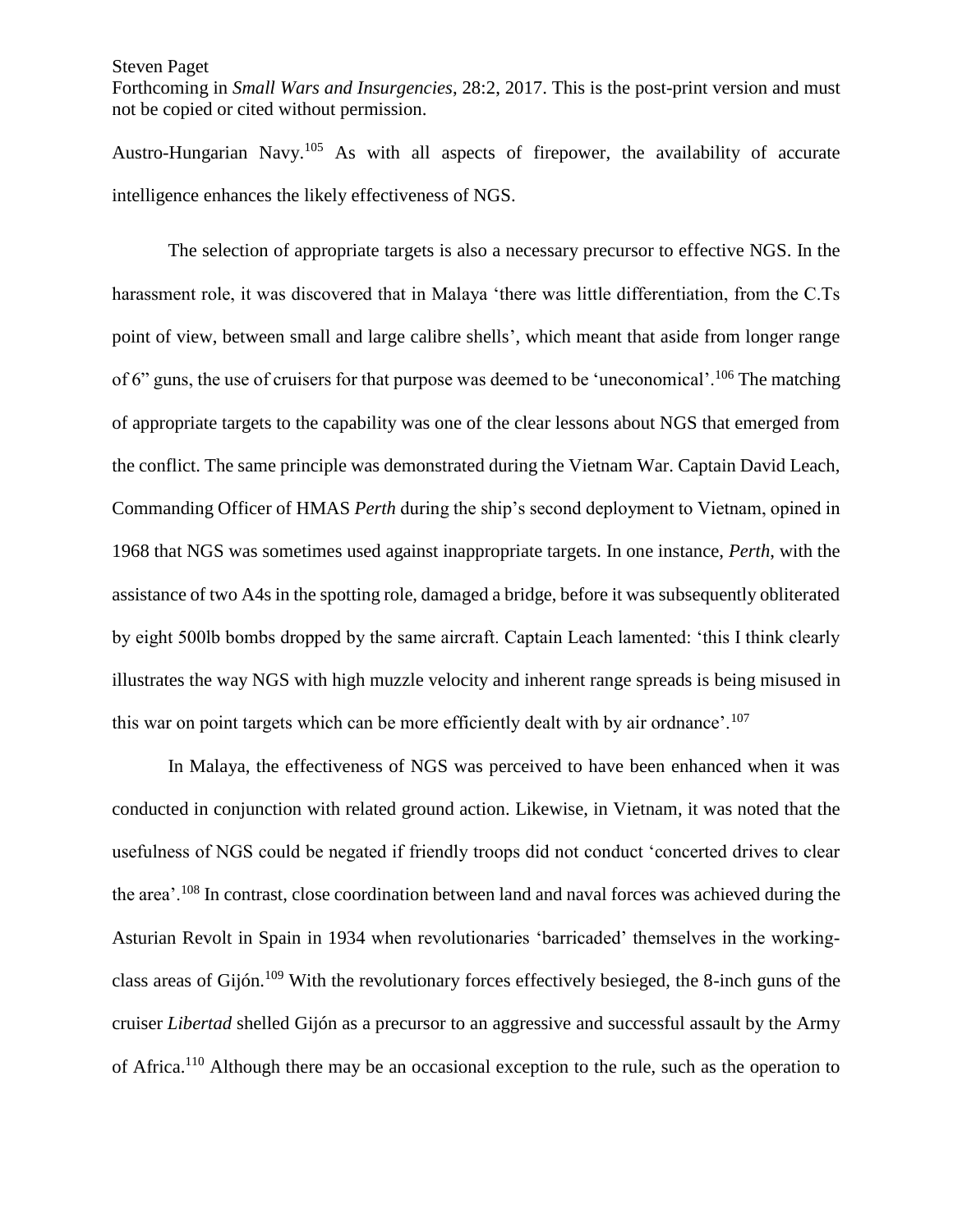Forthcoming in *Small Wars and Insurgencies*, 28:2, 2017. This is the post-print version and must not be copied or cited without permission.

re-take South Georgia during the Falklands War when the bombardment by HM Ships *Plymouth* and *Antrim* was so extensive that it compelled the Argentine forces under Lieutenant Commander Alfredo Astiz to surrender before the fire plan could be completed, NGS is most effective when it is combined with land and/or air power. $111$ 

The lack of NGS during recent counterinsurgency operations is not representative of the overall trend. While it is now used much more sparingly, NGS remains a feature of contemporary operations. During the assault on the Al Faw Peninsula in Iraq in 2003, HM Ships *Chatham*, *Marlborough* and *Richmond* and HMAS *Anzac* fired 155 rounds during 17 missions. Over the course of Operation Ellamy – the 2011 intervention in Libya – British and French ships engaged in 50 NGS missions, firing over 500 rounds in the process.

Although the assault on the Al Faw was very much a conventional operation, parallels can be drawn in the use of NGS. During the 2003 Iraq War, coalition forces had not initially envisioned a need for NGS, but the presence of gun-equipped ships that were involved in maritime interception operations meant that the capability could be called upon when the requirement unexpectedly arose. The 155mm artillery positioned on Bubyian Island was unable to reach the tip of the Al Faw and plans to use Landing Craft Air Cushion Class Hovercrafts to land light armour and artillery on the beach were scrapped in view of the threat posed by Iraqi mines.<sup>112</sup> Competing demands for close air support and difficult flying conditions served to further enhance the significance of NGS being available.

The psychological element of NGS was also a key factor in its employment. As the Royal Marines advanced to contact, a call for fire with 'danger close' was placed to eradicate threats posed by fixed installations such as artillery and bunkers. Initial rounds were generally offset so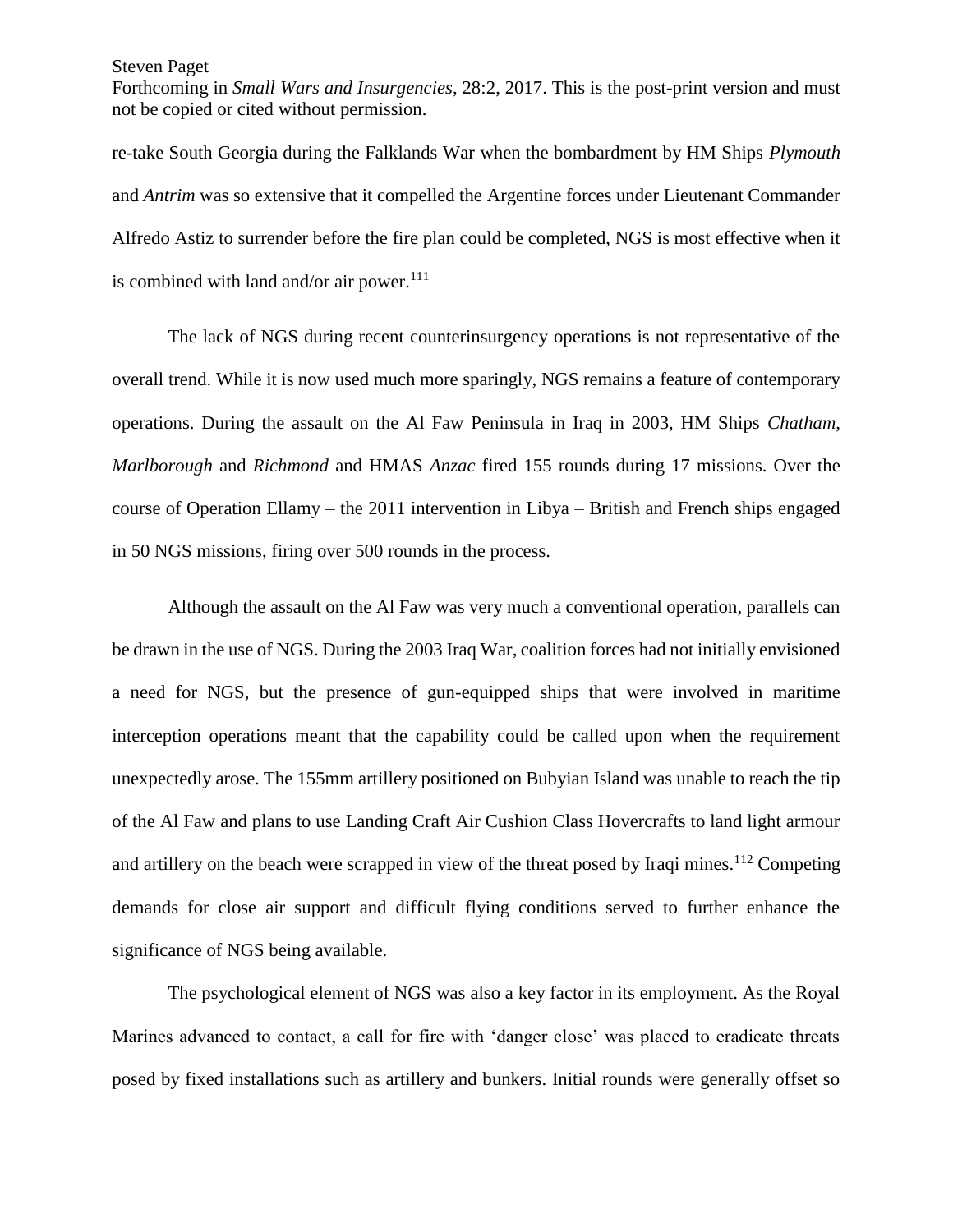Forthcoming in *Small Wars and Insurgencies*, 28:2, 2017. This is the post-print version and must not be copied or cited without permission.

that they would fall close to, but not on the target; a tactic that was accompanied by the use of loud speakers to deliver messages with the intention being to induce surrenders, which generally proved to be successful. However, the kinetic effect of NGS was also demonstrated with the destruction of enemy artillery and structures.<sup>113</sup> Although it would be easy to dismiss the Malayan Emergency as a historical anachronism, principles about the circumstances in which NGS is most likely to be effective are enduring. NGS is a blunt tool and can only ever play a limited role, but the contribution may be vital to those serving on land.

# **Conclusion: A Situationally Dependent Capability**

Ucko and Robert Egnell have rightly noted: 'As the grievance and conditions from which insurgents draw their strength are usually social or political or economic in nature, it follows that defeating the insurgent group will typically require more than a merely military approach.<sup>'114</sup> The military role, including the maritime contribution, will necessarily be limited. Although it was sometimes used inappropriately, naval power was relevant during the Malayan Emergency. As was the case in a variety of conflicts before and after the Malayan Emergency, naval forces made a number of important contributions, not least the conduct of a blockade. Ships were not deployed for the purpose of NGS, which was a subsidiary role, but that does not mean that it was not a welcome contribution under the right circumstances. The limitations of the capability and the challenges of the operating environment constrained the overall effect that NGS had on the outcome of the Emergency – although that conclusion was true of all elements of firepower given the nature of the campaign. Nevertheless, when used selectively, NGS was able to have a localised effect and contributed to the success of operations. When based on accurate intelligence, supported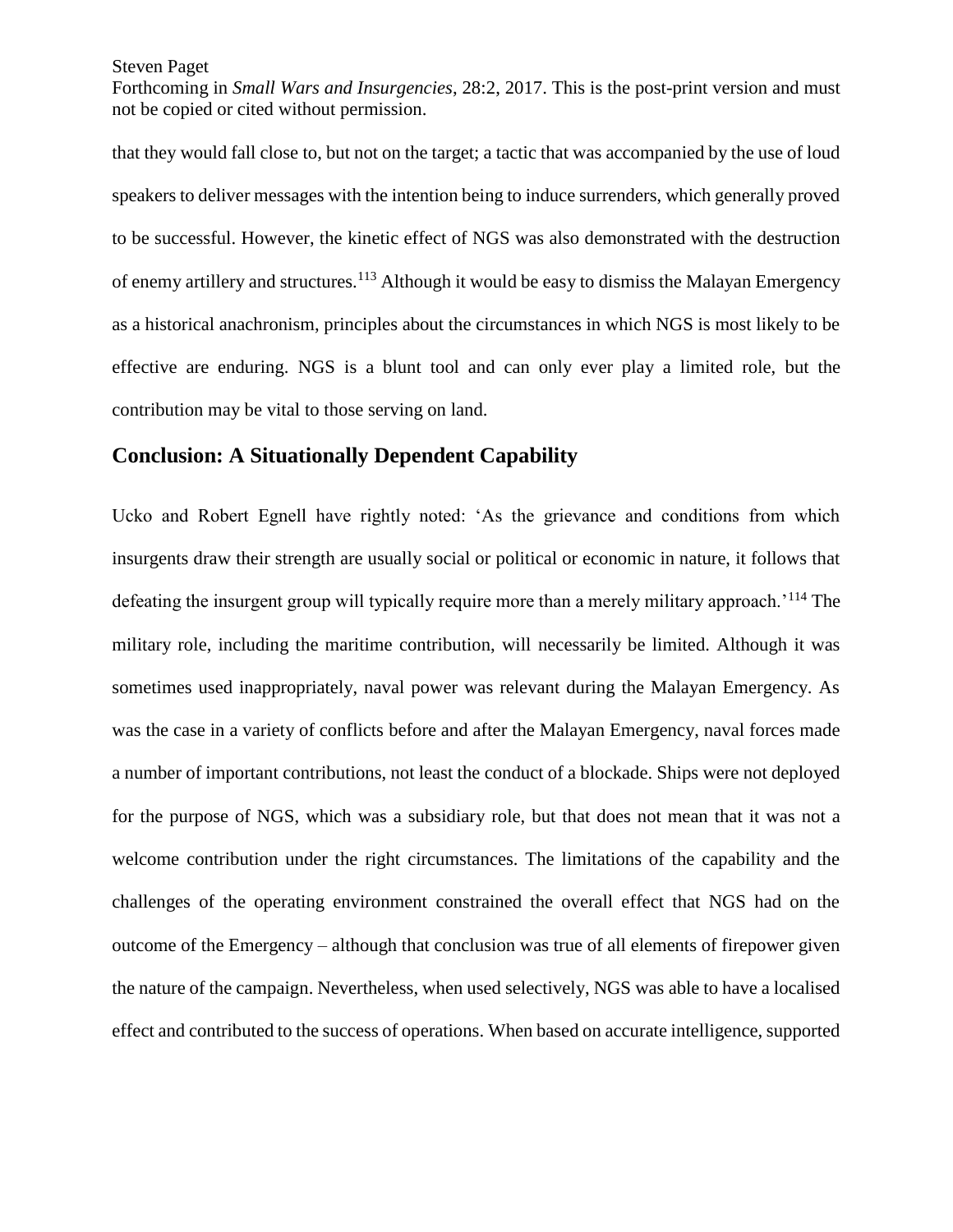Forthcoming in *Small Wars and Insurgencies*, 28:2, 2017. This is the post-print version and must not be copied or cited without permission.

by sufficient observation and directed against appropriate targets, NGS remains an effective capability.

Accurate fire against pinpoint targets during the Malayan Emergency was constrained by the limitations of technology and the challenges presented by the operating environment, but even then, it proved possible on occasion. Since the Emergency, NGS has been used to successfully engage fixed installations and fielded forces. However, the utility of NGS transcends its mere destructive effect. As the ships are not visible, there is no warning of bombardments and the intended targets generally will not have the opportunity to respond, NGS can have a devastating psychological effect. In demoralising the enemy, while at the same time boosting the morale of the supported arm and the ship's crew, NGS can provide an effect that cannot be quantified by any kind of damage assessment.

Conflicts since the Malayan Emergency, including in Iraq and Libya, have reinforced the notion that NGS still has a role to play, albeit limited. Firepower can be viewed through the metaphor of a 'Swiss Army Knife'. As there is no universal tool for every job, a range are provided in order to ensure effectiveness. In the case of small wars and insurgencies, more niche tools are often required. However, occasionally, situations will arise when a tried and trusted capability such as NGS can significantly aid the effort on land. When that opportunity arises, it is important that NGS can be effectively utilised.

 $\overline{a}$ 

<sup>1</sup> Short, *The Communist Insurrection in Malaya*, p.372.

<sup>2</sup> Ucko, "The Malayan Emergency," p.14.

<sup>3</sup> Miller, "An Unparalleled War and The Special Branch," p.327.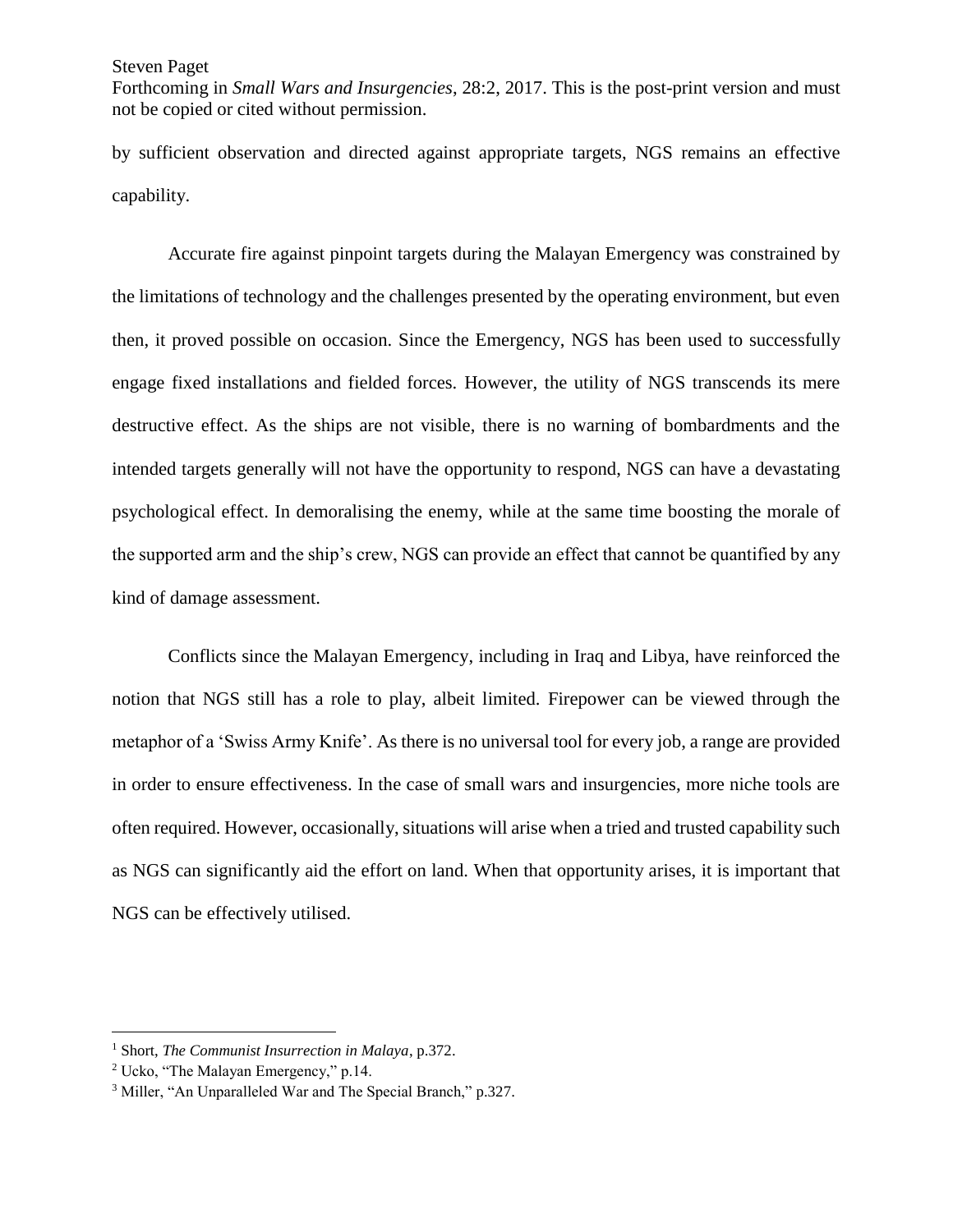$\overline{a}$ 

Forthcoming in *Small Wars and Insurgencies*, 28:2, 2017. This is the post-print version and must not be copied or cited without permission.

<sup>12</sup> Corum and Johnson, *Airpower in Small Wars*, p.1.

<sup>17</sup> Murphy, "The Blue, Green, and Brown," p.67.

- <sup>19</sup> Devitt, "The 'Navalization' of Ireland," p.388.
- <sup>20</sup> Benbow, "Maritime Forces and Counter-insurgency," p.82.

<sup>21</sup> Underwood, *Waters of Discord*, p.31; Meilinger, *Airwar*, p.194; Moon, *Wellington's Two-Front War*, p.175.

<sup>22</sup> Kurth, "The New Maritime Strategy," p.599.

<sup>23</sup> Imperial War Museum (IWM), Papers of Lieutenant General Sir Roger Bower, Director of Operations, Malaya, 'Review of the Emergency Situation in Malaya at the End of 1954', 10 January 1955.

<sup>24</sup> Coates, *Suppressing Insurgency*, p.169.

<sup>25</sup> For more information on the contributions of the Royal Air Force, Royal Australian Air Force and Royal New Zealand Air Force see: Postgate, *Operation Firedog*.

<sup>26</sup> Benbow, "Maritime Forces and Counter-insurgency," p.84; Tuck, "The Royal Navy and Confrontation," p.205.

<sup>27</sup> Directorate of Operations, Malaya, *The Conduct of Anti-Terrorist Operations in Malaya*, pp.12-13.

<sup>28</sup> Australian War Memorial (AWM), AWM 121, 402/A/2, 'Attachment of Her Majesty's Australian Ships to the Far East Fleet for Service with the Strategic Reserve', Undated.

<sup>29</sup> IWM, Papers of Lieutenant General Sir Roger Bower, Director of Operations, Malaya, 'Review of the Emergency Situation in Malaya at the End of 1954', 10 January 1955.

<sup>30</sup> IWM, Papers of Lieutenant General Sir Roger Bower, Lieutenant General Sir Roger Bower, 'Final Review of the Emergency in Malaya', 17 September 1957.

<sup>31</sup> The National Archives of the UK (TNA), AIR 20/10377, Director of Operations, Malaya, 'Review of the Emergency Situation in Malaya from June 1948 to August 1957', September 1957.

<sup>32</sup> Coates, *Suppressing Insurgency*, p.169.

<sup>33</sup> Peter Dennis and Jeffrey Grey have contended: 'There was no evidence to suggest that CTs were being smuggled into Malaya by sea routes, when overland trails, through the dense jungle that covered much of Malaya and which extended into the border areas with Thailand where the CTs found ready sanctuary, provided acceptable, if slow, lines of communication.' Dennis and Grey, *Emergency and Confrontation*, p.69; Smith, *Counter-Insurgency Operations*, p.35.

<sup>34</sup> Short, *The Communist Insurrection in Malaya*, p.372.

<sup>35</sup> Grey, "Naval Operations in Peripheral Conflicts," p.133.

<sup>36</sup> Short, *The Communist Insurrection in Malaya*, p.372.

<sup>37</sup> Jackson, *The Malayan Emergency*, p.36.

<sup>38</sup> TNA, AIR 20/10377, Director of Operations, Malaya, 'Review of the Emergency Situation in Malaya from June 1948 to August 1957', September 1957.

<sup>39</sup> IWM, Papers of Lieutenant General Sir Roger Bower, Director of Operations, Malaya, 'Review of the Emergency Situation in Malaya at the End of 1955', January 1956.

<sup>4</sup> Dennis and Grey, *Emergency and Confrontation*, pp.69-70.

<sup>5</sup> Gentile, *Wrong Turn*, p.22.

<sup>6</sup> Drew, "Air Theory, Air Force, and Low Intensity Conflict," p.342.

<sup>7</sup> Corum, "On Airpower, Land Power, and Counterinsurgency," pp.93-94.

<sup>8</sup> Harris, "The Navy's Role in Confronting Irregular Challenges."

<sup>&</sup>lt;sup>9</sup> Mumford, "Unnecessary or Unsung," p.636.

<sup>10</sup> Corum, "On Airpower, Land Power, and Counterinsurgency," p.94.

<sup>&</sup>lt;sup>11</sup> Murphy, "The Blue, Green, and Brown", p.63.

<sup>13</sup> Speller, *Understanding Naval Warfare*, p.8.

<sup>&</sup>lt;sup>14</sup> Benbow, "Maritime Forces and Counter-insurgency," p.80.

<sup>&</sup>lt;sup>15</sup> Hoffman, "The First Non-state Use of a Chemical Weapon in Warfare," p.468.

<sup>&</sup>lt;sup>16</sup> Marks, "Counterinsurgency and Operational Art," p.181.

<sup>&</sup>lt;sup>18</sup> For more on the maritime role in Sri Lanka, see: Smith, "Maritime Interdiction in Sri Lanka's Counterinsurgency," p.448.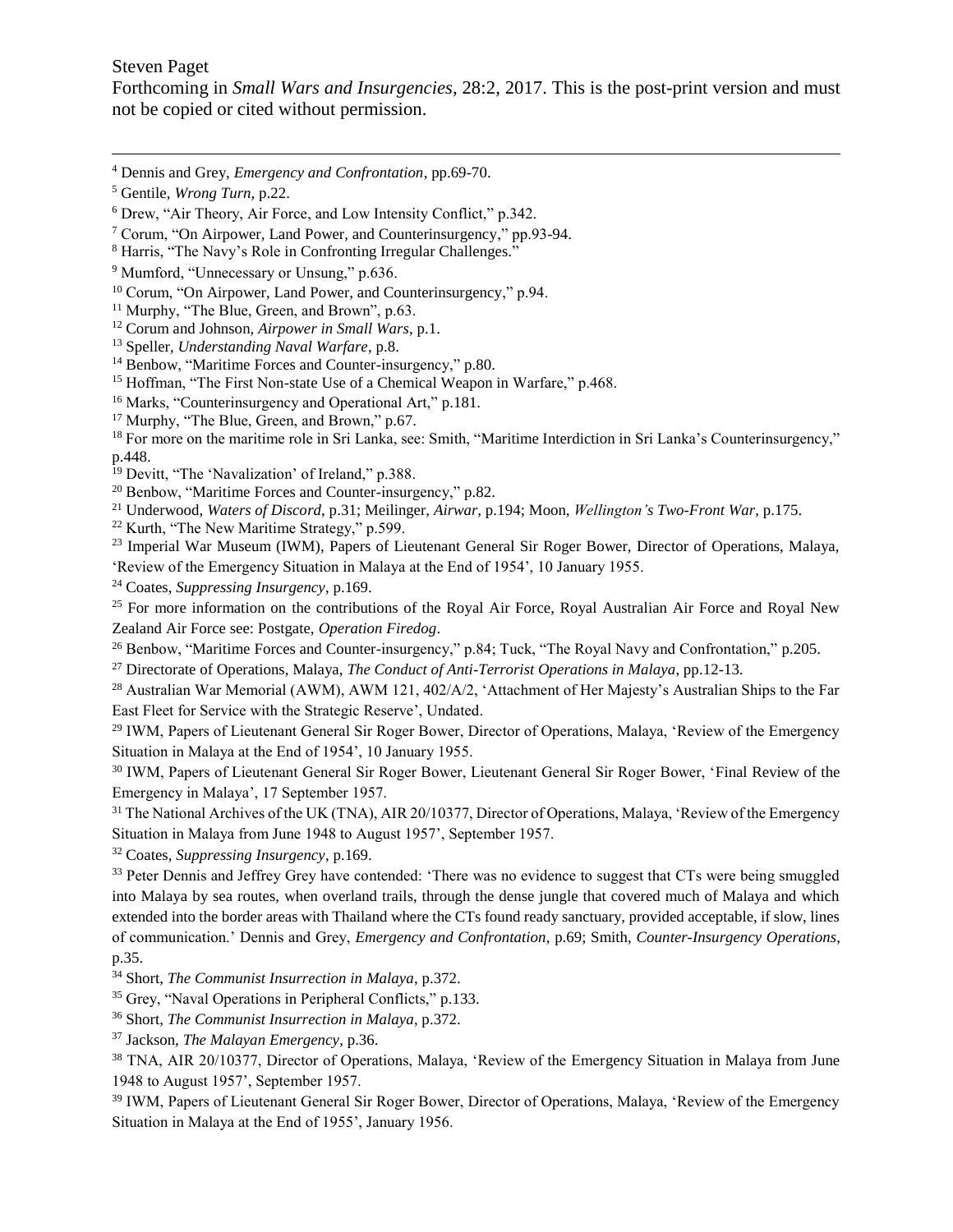$\overline{a}$ 

Forthcoming in *Small Wars and Insurgencies*, 28:2, 2017. This is the post-print version and must not be copied or cited without permission.

<sup>40</sup> Grey, "Naval Operations in Peripheral Conflicts," p.133.

<sup>44</sup> The vessels involved were: HM Ships *Comus*, *Concord*, *Cossack*, *Newcastle* and *Opossum*. TNA, ADM 1/26140, Office of Flag Officer, Malayan Area to Commander-in-Chief, Far East Station, 'Joint Operations Against Communist Terrorists in Kuala Langat (Operation "NASSAU")', 3 November 1955.

<sup>45</sup> TNA, ADM 1/26140, Commander-in-Chief, Far East Station, to the Secretary of the Admiralty, 'Joint Operations Against Communist Terrorists in Malaya (Operations "NASSAU" and "REX")', 30 November 1955.

<sup>46</sup> Grey, "Naval Operations in Peripheral Conflicts," p.133.

<sup>47</sup> Directorate of Operations, Malaya, *The Conduct of Anti-Terrorist Operations in Malaya*, p.24; TNA, AIR 20/10375, Director of Operations, Malaya, 'Review of the Emergency Situation in Malaya at the End of 1955', January 1956.

<sup>48</sup> TNA, ADM 1/26140, Office of Flag Officer, Malayan Area to Commander-in-Chief, Far East Station, 'Operation Rex - Report', 17 November 1955.

<sup>49</sup> *Ibid*.

<sup>50</sup> TNA, ADM 1/26140, Commander-in-Chief, Far East Station, to the Secretary of the Admiralty, 'Joint Operations Against Communist Terrorists in Malaya (Operations "NASSAU" and "REX")', 30 November 1955.

<sup>51</sup> TNA, ADM 1/26140, Office of Flag Officer, Malayan Area to Commander-in-Chief, Far East Station, 'Operation Rex - Report', 17 November 1955.

<sup>52</sup> *Ibid*.

<sup>53</sup> TNA, ADM 1/25556, Signal from H.M.S. Newfoundland to the Flag Officer, Second-in-Command, Far East Station, 'Operation Eclipse – Bombardment in Support of Security Forces Operating Against Communist Terrorists in the Peak District of Central Kedah', 15 June 1954.

<sup>54</sup> *Ibid*.

<sup>55</sup> TNA, ADM 1/25556, Message from Second in Command, Far East Station, to Flag Officer, Malayan Area, 'Operation Eclipse – Bombardment in Support of Security Forces Operating Against Communist Terrorists in the Peak District of Central Kedah (The Commanding Officer, H.M.S. Newfoundland's Letter No.229/2 dated 15 June, 1954)', 15 June 1954.

<sup>56</sup> TNA, ADM 1/2555, Message from 56 Ground Liaison Section, RAF Station Butterworth, to Naval Liaison Officer, HQ Malaya, Kuala Lumpur, 'Op Reports – Operation Eclipse', 22 June 1954.

<sup>57</sup> TNA, ADM 1/25556, Message from HQ 1 Federal Division District, Taiping to HQ Malaya, 'Bombardment Kedah Peak by HMS Newfoundland', 3 July 1954.

<sup>58</sup> TNA, ADM 1/25556, Signal from H.M.S. Newfoundland to the Flag Officer, Second-in-Command, Far East Station, 'Operation Eclipse – Bombardment in Support of Security Forces Operating Against Communist Terrorists in the Peak District of Central Kedah', 15 June 1954.

<sup>59</sup> The Flag Officer, Malayan Area, conceded: 'inch to 1 mile maps of the coasts of Malaya, are maintained in the Chart Deport and are issued to ships on the Malayan ration. These are normally adequate for bombardments. It is agreed that larger scale maps are desirable where exceptionally high or steep terrain is involved. These are usually available from the Army and will be obtained for future bombardments of this nature.' TNA, ADM 1/25556, Message from Second in Command, Far East Station, to Flag Officer, Malayan Area, 'Operation Eclipse – Bombardment in Support of Security Forces Operating Against Communist Terrorists in the Peak District of Central Kedah (The Commanding Officer, H.M.S. Newfoundland's Letter No.229/2 dated 15 June, 1954)', 15 June 1954; TNA, ADM 1/25556, Signal from H.M.S. Newfoundland to the Flag Officer, Second-in-Command, Far East Station, 'Operation

<sup>&</sup>lt;sup>41</sup> IWM, Papers of Lieutenant General Sir Roger Bower, Director of Operations, Malaya, 'Review of the Emergency Situation in Malaya at the End of 1956', January 1957.

<sup>42</sup> Short, *The Communist Insurrection in Malaya*, p.372; TNA, ADM 53/138066, 'H.M.S. Defender: Ship's Log, March 1954', March 1954.

<sup>&</sup>lt;sup>43</sup> TNA, AIR 20/10375, Director of Operations, Malaya, 'Review of the Emergency Situation in Malaya at the End of 1955', January 1956.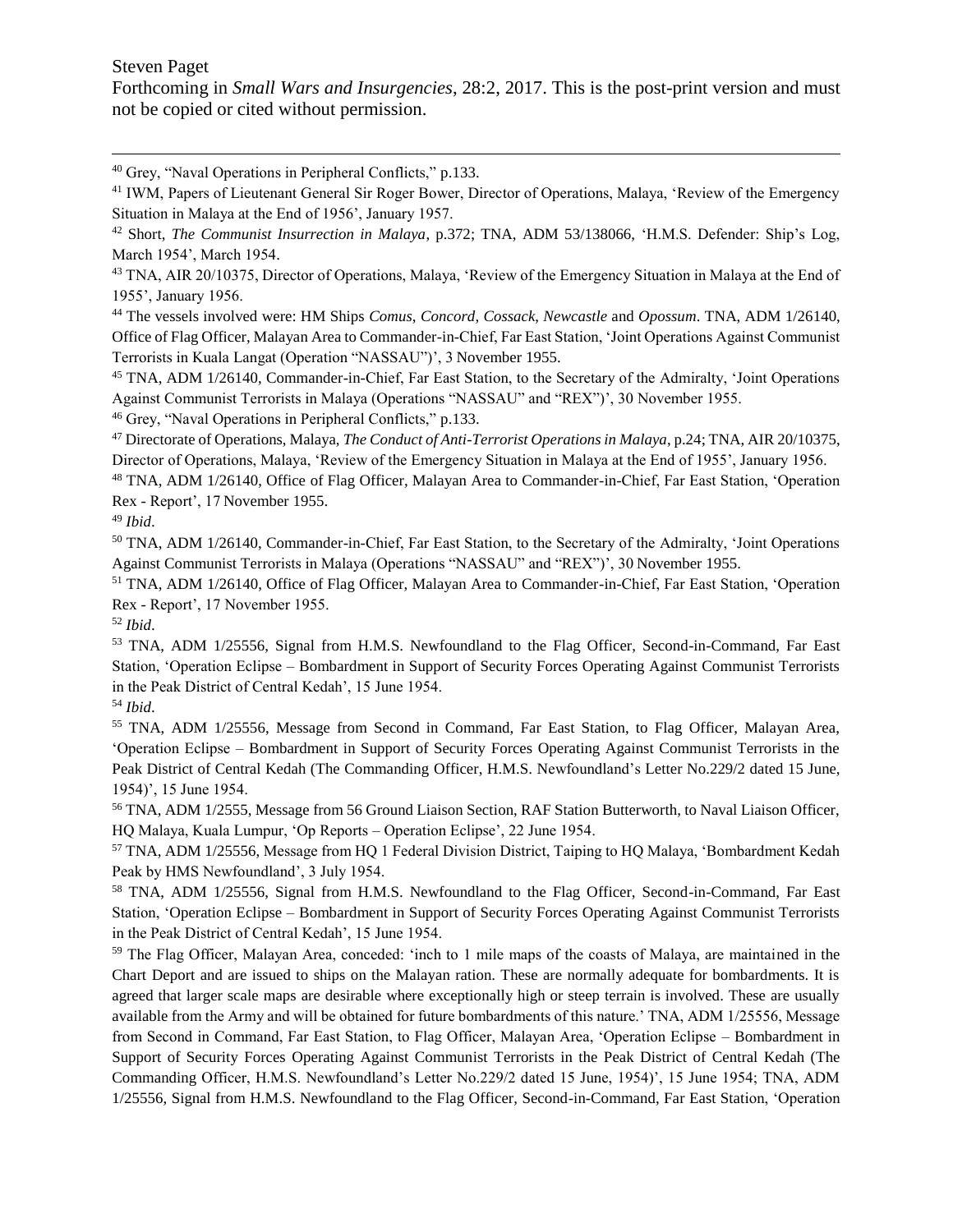$\overline{a}$ 

Forthcoming in *Small Wars and Insurgencies*, 28:2, 2017. This is the post-print version and must not be copied or cited without permission.

Eclipse – Bombardment in Support of Security Forces Operating Against Communist Terrorists in the Peak District of Central Kedah', 15 June 1954.

<sup>60</sup> TNA, ADM 1/25556, Signal from H.M.S. Newfoundland to the Flag Officer, Second-in-Command, Far East Station, 'Operation Eclipse – Bombardment in Support of Security Forces Operating Against Communist Terrorists in the Peak District of Central Kedah', 15 June 1954.

<sup>61</sup> Pfennigwerth, *Tiger Territory*, p.61.

<sup>62</sup> AWM, AWM 78, 34/4, 'HMAS Anzac: Report of Proceedings, September 1956', 1 October 1956.

<sup>63</sup> AWM, AWM 78, 343/5, Part 1, 'HMAS Tobruk: Report of Proceedings, September 1956', 6 October 1956.

<sup>64</sup> Pfennigwerth, *Tiger Territory*, p.61.

<sup>65</sup> AWM, AWM 78, 300/4, 'HMAS Quickmatch: Report of Proceedings, January 1957', 7 February 1957.

<sup>66</sup> AWM, AWM 78, 298/5, 'HMAS Queenborough: Report of Proceedings, January 1957', 3 February 1957.

<sup>67</sup> AWM, AWM 78, 34/5, 'HMAS Anzac: Report of Proceedings, July 1957', 2 August 1957.

<sup>68</sup> AWM, AWM 78, 343/5, Part 1, 'HMAS Tobruk: Report of Proceedings, August 1957', 5 September 1957.

<sup>69</sup> Newsinger, *British Counterinsurgency*, pp.77-78.

<sup>70</sup> Short, *The Communist Insurrection in Malaya*, p.370.

<sup>71</sup> Postgate, *Operation Firedog*, p.22.

<sup>72</sup> TNA, ADM 1/26140, Office of Flag Officer, Malayan Area to Commander-in-Chief, Far East Station, 'Joint Operations Against Communist Terrorists in Kuala Langat (Operation "NASSAU")', 3 November 1955.

 $<sup>73</sup>$  The term 'hate' was applied to ritualised forms of aggression and was particularly prominent during the First World</sup> War.

<sup>74</sup> TNA, ADM 1/26140, Office of Flag Officer, Malayan Area to Commander-in-Chief, Far East Station, 'Joint Operations Against Communist Terrorists in Kuala Langat (Operation "NASSAU")', 3 November 1955.

<sup>75</sup> *Ibid*.

<sup>76</sup> *Ibid*.

<sup>77</sup> Jackson, *The Malayan Emergency*, p.78.

<sup>78</sup> A First World War memorandum was just as applicable during the Emergency: 'by constantly harassing the enemy…we can greatly improve the morale of our own troops and wear out and depress the enemy'. Ashworth, *Trench Warfare*, p.91.

<sup>79</sup> TNA, ADM 1/26140, Office of Flag Officer, Malayan Area to Commander-in-Chief, Far East Station, 'Operation Rex - Report', 17 November 1955.

<sup>80</sup> TNA, ADM 1/26140, Commander-in-Chief, Far East Station, to the Secretary of the Admiralty, 'Joint Operations Against Communist Terrorists in Malaya (Operations "NASSAU" and "REX")', 30 November 1955.

<sup>81</sup> TNA, ADM 1/26140, Office of Flag Officer, Malayan Area to Commander-in-Chief, Far East Station, 'Operation Rex - Report', 17 November 1955.

<sup>82</sup> Jackson, *The Malayan Emergency*, p.78.

83 TNA, ADM 1/26140, Office of Flag Officer, Malayan Area to Commander-in-Chief, Far East Station. 'Operation Rex - Report', 17 November 1955.

<sup>84</sup> French, *The British Way in Counter-Insurgency*, p.44.

<sup>85</sup> Marston, "Lost and Found in the Jungle," p.96.

<sup>86</sup> Arnold, *A Jungle of Snakes*, p.178; Parker, *The Gurkhas*, p.235.

<sup>87</sup> For example, during Operation Inland, which was commenced north of Ipoh in March 1954, the Lincoln Bombers of No.1(B) Squadron Royal Australian Air Force were instructed to conduct bombing and strafing with the intention of driving the enemy into ambush positions. The same principle could be applied to NGS although the capability was not as effective in that regard. AWM, AWM 64 1/8, No.1(B) Squadron RAAF Operational Log-Malaya, February July 1954.

88 TNA, ADM 1/25556, Message from Naval Liaison Officer, HQ Malaya, Kuala Lumpur, to Flag officer, Malayan Area, 'Report on Naval Bombardment – H.M.S. Newfoundland', 29 June 1954.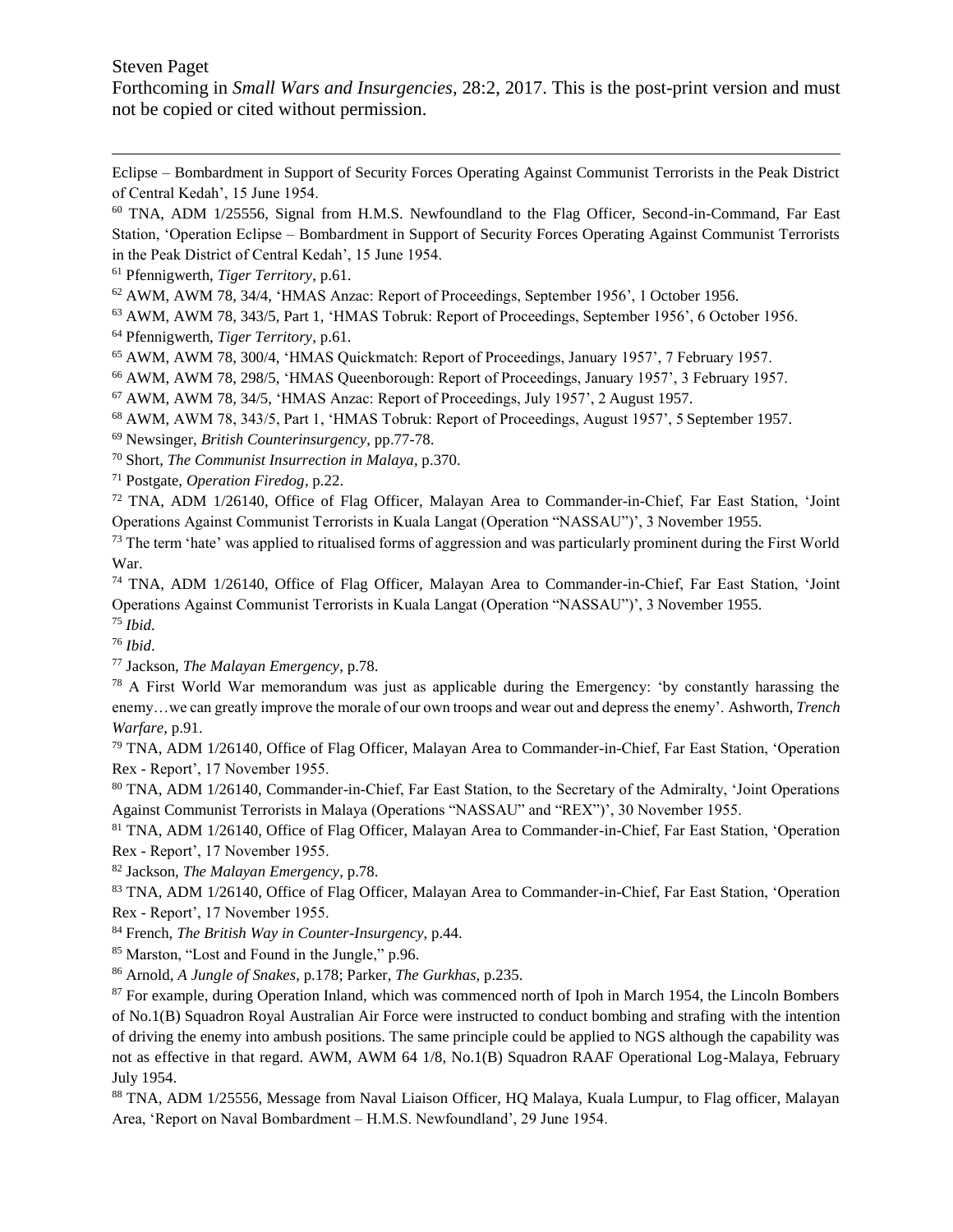$\overline{a}$ 

Forthcoming in *Small Wars and Insurgencies*, 28:2, 2017. This is the post-print version and must not be copied or cited without permission.

- TNA, ADM 1/25556, Unknown author, 'Register No. M.267.215.54, Minute Sheet 1', 29 September 1954.
- Rabasa et al., *Money in the Bank*, p.11.
- Boot, *The Savage Wars of Peace*, p.128.
- Sarkesian, *America's Forgotten Wars*, p.169.
- Jordan, "'A Particularly Exacting Operation'," p.107.
- Jordan, "'A Particularly Exacting Operation'," p.108.
- <sup>101</sup> Speller, "Limited War and Crisis Management," pp.167-168.

AWM, AWM 78, 352/9A, 'HMAS Vendetta: Report of Proceedings, January 1970', 1 February 1970.

Pfennigwerth, *Missing Pieces*, p.195.

- <sup>104</sup> Leach, "DDGs in Vietnam," p.341.
- Schindler, "Defeating Balkan Insurgency," p.546.
- TNA, ADM 1/26140, Office of Flag Officer, Malayan Area to Commander-in-Chief, Far East Station, 'Joint Operations Against Communist Terrorists in Kuala Langat (Operation "NASSAU")', 3 November 1955.

AWM, AWM 78, 292/6, 'HMAS Perth: Report of Proceedings, October 1968', 4 November 1968.

AWM, AWM 78, 292/6, 'HMAS Perth: Report of Proceedings, December 1968', 1 January 1969.

Bunk, *Ghosts of Passion*, p.31.

Black, *Avoiding Armageddon*, p.215; Álvarez, "The Spanish Foreign Legion," p.210.

 TNA, ADM 202/817, 148 (Meiktila) Commando Forward Observation Battery, Royal Artillery: Operation Corporate Report (Falklands Conflict), 1 July-31 July 1982.

Dutton and Waldhauser, "Operation Iraqi Freedom," p.10.

<sup>113</sup> For more on the conduct of NGS during the assault on the Al Faw Peninsular, see: Ingham, "Naval Gunfire Support for the Assault of the Al Faw Peninsular," pp.33-36.

Ucko and Egnell, *Counterinsurgency in Crisis*, p.8.

Osborne, *Getting the Job Done*, p.12.

Tilman, "The Non-Lessons of the Malayan Emergency," p.407.

Mackay, *The Malayan Emergency*, pp.152-153.

 TNA, ADM 1/26140, Office of Flag Officer, Malayan Area to Commander-in-Chief, Far East Station, 'Joint Operations Against Communist Terrorists in Kuala Langat (Operation "NASSAU")', 3 November 1955.

Schindler, "Defeating Balkan Insurgency," pp.546-547.

<sup>&</sup>lt;sup>94</sup> Grey, "Naval Operations in Peripheral Conflicts," p.133.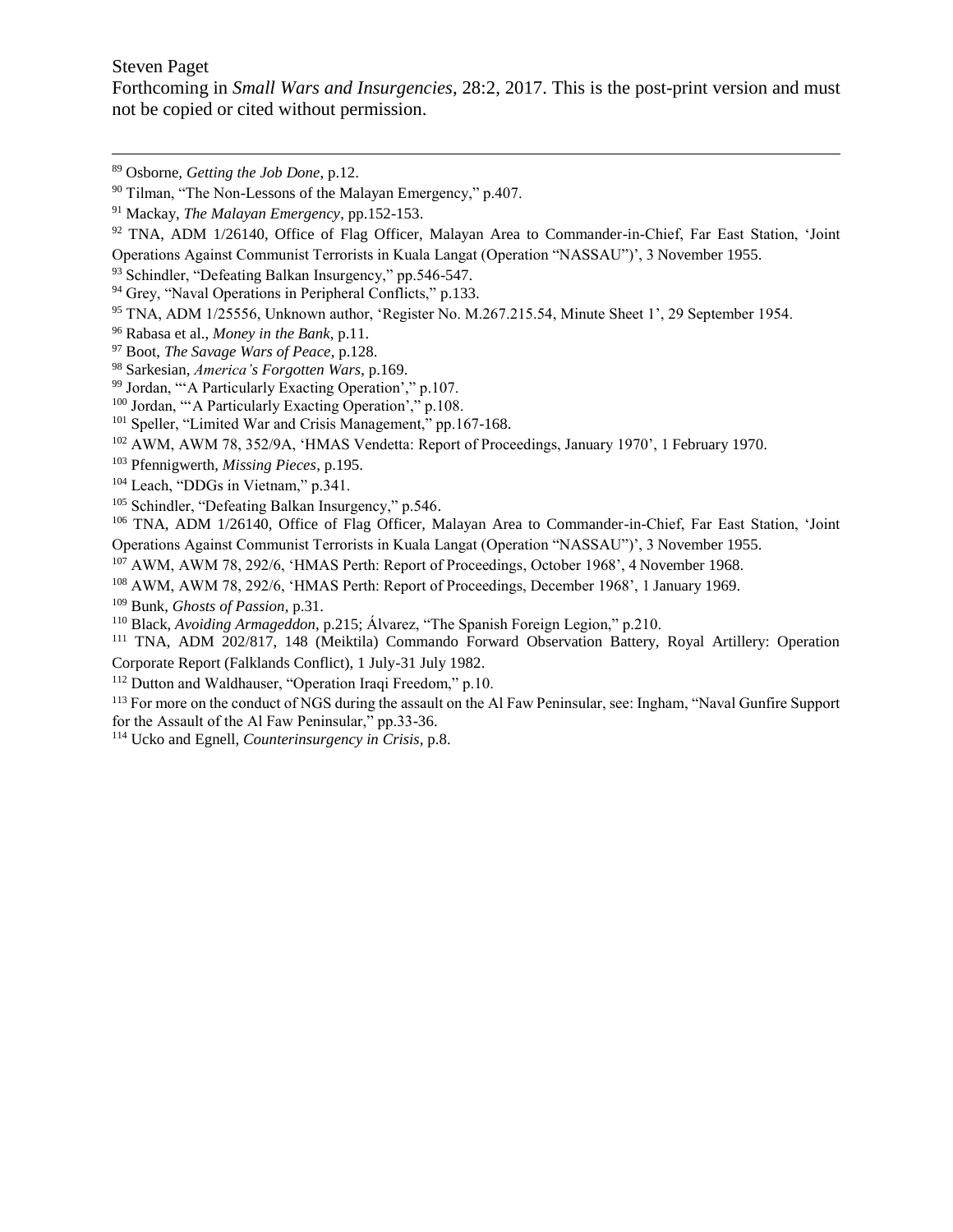Forthcoming in *Small Wars and Insurgencies*, 28:2, 2017. This is the post-print version and must not be copied or cited without permission.

# **Bibliography**

Álvarez, José E. "The Spanish Foreign Legion during the Asturian Uprising of October 1934." *War in History*, 18:2 (2011), 200–224.

Arnold, James R. *A Jungle of Snakes: A Century of Counterinsurgency Warfare from the Philippines to Iraq*. New York: Bloomsbury Press, 2009.

Ashworth, Tony. *Trench Warfare, 1914-1918: The Live and Let Live System*. London: Pan Macmillan, 2000.

Benbow, Tim. "Maritime Forces and Counter-insurgency." *Contemporary Security Policy*, 28:1 (2007): 80-95.

Black, Jeremy. *Avoiding Armageddon: From the Great War to the Fall of France, 1918-40*. London: Bloomsbury, 2012.

Boot, Max. *The Savage Wars of Peace: Small Wars and the Rise of American Power*. New York: Basic Books, 2014.

Bunk, Brian D. *Ghosts of Passion: Martyrdom, Gender, and the Origins of the Spanish Civil War*. Durham: Duke University Press, 2007.

Coates, John. *Suppressing Insurgency: An Analysis of the Malayan Emergency, 1948-1954*. Boulder: Westview Press, 1992.

Corum, James S., "On Airpower, Land Power, and Counterinsurgency: Getting Doctrine Right," *Joint Forces Quarterly*, 49 (Second Quarter 2008): 93-97.

Corum, James S. and Wray R. Johnson, *Airpower in Small Wars: Fighting Insurgents and Terrorists*. Lawrence: University Press of Kansas, 2003.

Dennis, Peter, and Jeffrey Grey. *Emergency and Confrontation: Australian Military Operations in Malaya and Borneo 1950-1966*. Allen & Unwin: Sydney, 1996.

Devitt, Jerome. "The 'Navalization' of Ireland: The Royal Navy and Irish Insurrection in the 1840s." *The Mariner's Mirror*, 101:4 (2015): 388-409.

Directorate of Operations, Malaya. *The Conduct of Anti-Terrorist Operations in Malaya*. Kuala Lumpur: Her Majesty's Stationery Office, 1958.

Drew, Dennis M. "Air Theory, Air Force, and Low Intensity Conflict: A Short Journey to Confusion." In *The Paths of Heaven: The Evolution of Airpower Theory*, edited by Phillip S. Meilinger, 321-355, Delhi: Lancer Publishers, 2000.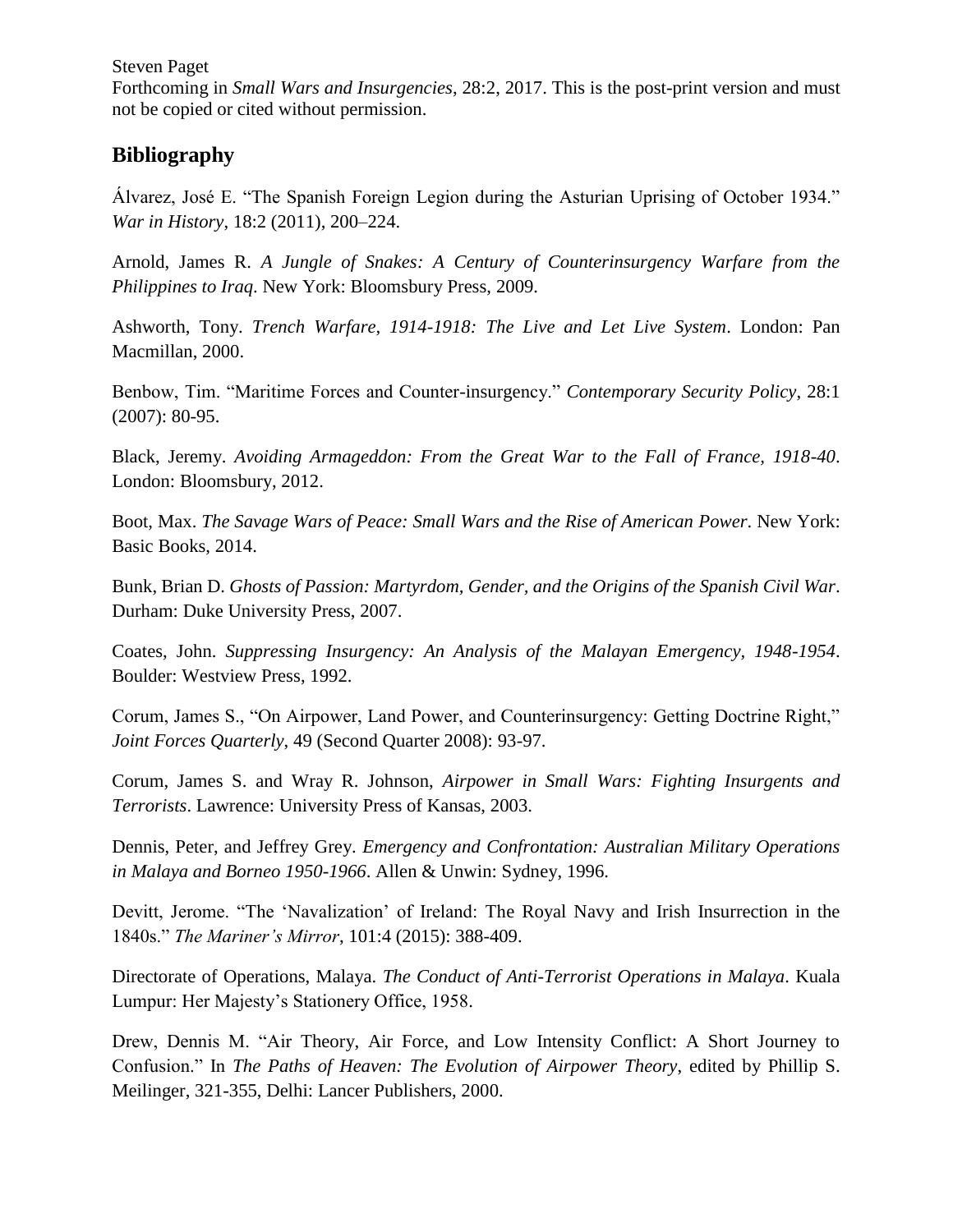Forthcoming in *Small Wars and Insurgencies*, 28:2, 2017. This is the post-print version and must not be copied or cited without permission.

Dutton, Jim, and Tom Waldhauser, "Operation Iraqi Freedom: US/UK Operations." *The RUSI Journal*, 148:6 (2003): 8-14.

French, David. *The British Way in Counter-Insurgency, 1945-1967*. Oxford: Oxford University Press, 2011.

Gentile, Gian. *Wrong Turn: America's Deadly Embrace of Counterinsurgency*. New York: The New Press, 2013.

Grey, Jeffrey. "Naval Operations in Peripheral Conflicts: The Malayan Emergency (1948-1960) and Confrontation (1962-1966)." In *Naval Power and Expeditionary Warfare: Peripheral Campaigns and New Theatres of Naval Warfare*, edited by Bruce A. Elleman and S.C.M. Paine, 129-140, Oxford: Routledge, 2011.

Harris, Sinclair. "The Navy's Role in Confronting Irregular Challenges," *U.S. Naval Institute Proceedings*, 139:4 (April 2013). http://www.usni.org/magazines/proceedings/2013- 04/professional-notes

Hoffman, Bruce. "The First Non-state Use of a Chemical Weapon in Warfare: The Tamil Tigers' Assault on East Kiran." *Small Wars & Insurgencies*, 20:3-4 (2009): 463-477.

Ingham, Lieutenant Commander Ivan. "Naval Gunfire Support for the Al Faw Peninsular." *Journal of the Australian Naval Institute*, 109 (2003): 33-36.

Jackson, Robert. *The Malayan Emergency & Indonesian Confrontation: The Commonwealth's Wars*, *1948-1966*. Barnsley: Pen & Sword, 2014.

Jordan, David. "'A Particularly Exacting Operation': British Forces and the Battle of Surabaya, November 1945." *Small Wars & Insurgencies*, 11:3 (2000): 89-114.

Kurth, James. "The New Maritime Strategy: Confronting Peer Competitors, Rogue States, and Transnational Insurgents." *Orbis* (Fall 2007): 585-600.

Leach, David. "DDGs in Vietnam: HMAS Perth, 19 September 1968 to 19 April 1969." In *Reflections on the RAN*, edited by T.R. Frame, J.V.P. Goldrick and P.D. Jones, 338-342, Kenthurst: Kangaroo Press, 1991.

Mackay, Donald. *The Malayan Emergency, 1948-60: The Domino That Stood*. London: Brassey's, 1997.

Marks, Thomas A. "Counterinsurgency and Operational Art." *Low Intensity Conflict & Law Enforcement*, 13:3 (2005): 168-211.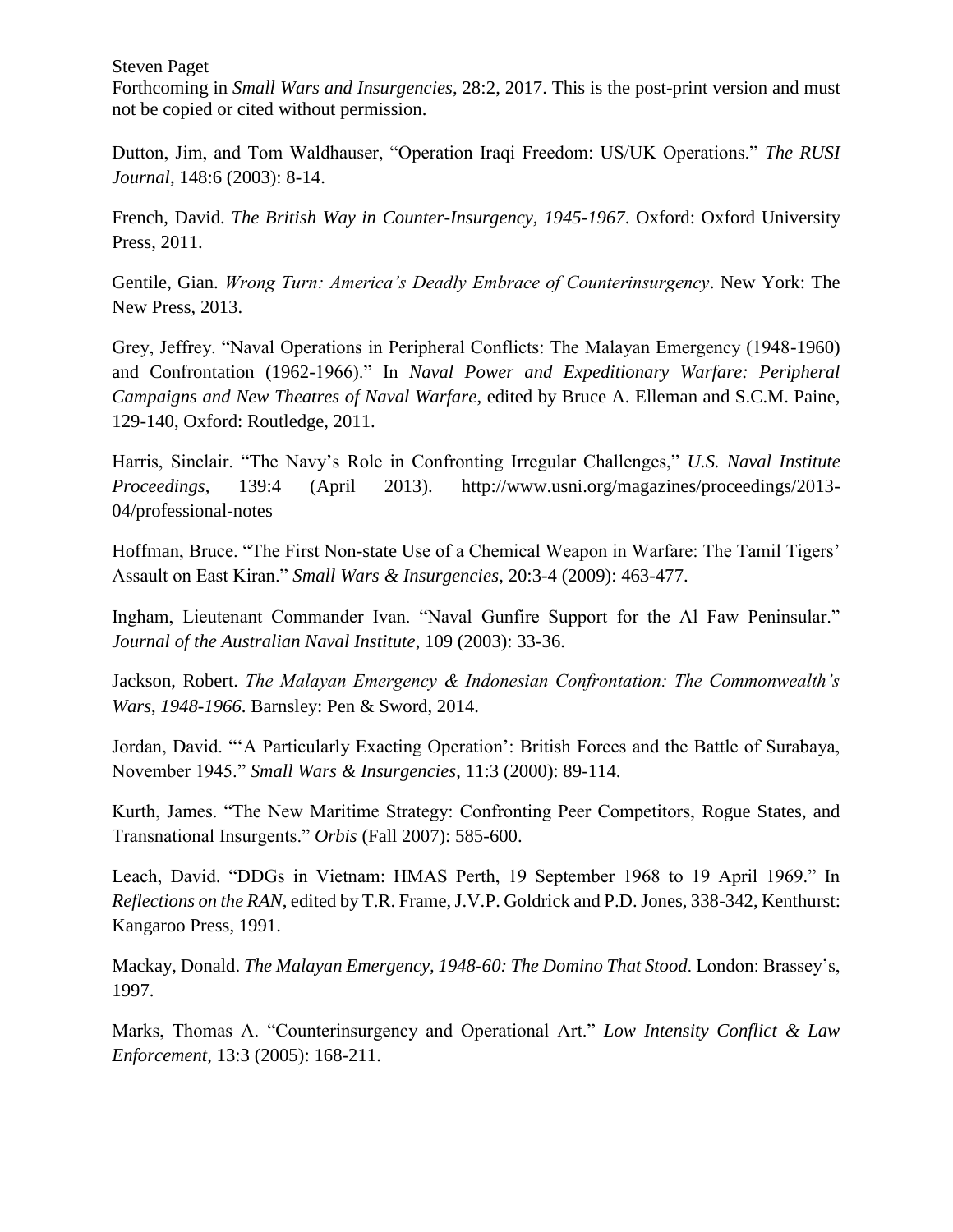Forthcoming in *Small Wars and Insurgencies*, 28:2, 2017. This is the post-print version and must not be copied or cited without permission.

Marston, Daniel. "Lost and Found in the Jungle: The Indian and British Army Jungle Warfare Doctrines for Burma 1943-5, and the Malayan Emergency, 1948-60." In *Big Wars and Small Wars: The British Army and the Lessons of War in the 20th Century*, edited by Hew Strachan, 84- 114, Oxford: Routledge, 2006.

Meilinger, Phillip S. *Airwar: Theory and Practice*. London: Frank Cass, 2005.

Miller, Harry. "An Unparalleled War and The Special Branch." In *Terrorism: Critical Concepts in Political Science, Volume II: The Second or Anti-Colonial Wave*, edited by David C. Rapoport, 319-337. Oxford: Routledge, 2006.

Moon, Joshua. *Wellington's Two-Front War: The Peninsular Campaigns, at Home and Abroad, 1808-1814*. Norman: University of Oklahoma Press, 2011.

Mumford, Andrew, "Unnecessary or Unsung? The Utilisation of Airpower in Britain's Colonial Counterinsurgencies." *Small Wars & Insurgencies*, 20:3-4 (2009): 636-655.

Murphy, Martin N. "The Blue, Green, and Brown: Insurgency and Counter-insurgency on the Water." *Contemporary Security Policy*, 28:1 (2007): 63-79.

Newsinger, John. *British Counterinsurgency (2nd Edition)*. Basingstoke: Palgrave Macmillan, 2015.

Osborne, Milton. *Getting the Job Done: Iraq and the Malayan Emergency*. Sydney: Lowy Institute, 2005.

Parker, John. *The Gurkhas: The Inside Story of the World's Most Feared Soldiers*. Chatham: Headline Book Publishing, 2005.

Pfennigwerth, Ian. *Missing Pieces: The Intelligence Jigsaw and RAN Operations from 1939-71*. Canberra: Sea Power Centre-Australia, 2008.

Pfennigwerth, Ian. *Tiger Territory: The Untold Story of the Royal Australian Navy in Southeast Asia from 1948 to 1971*. Dural: Rosenberg, 2008.

Postgate, Malcolm R. *Operation Firedog: Air Support in the Malayan Emergency*. London: Her Majesty's Stationary Office, 1992.

Rabasa, Angel, Lesley Anne Warner, Peter Chalk, Ivan Khilko and Paraag Shukla. *Money in the Bank: Lessons Learned from Past Counterinsurgency (COIN) Operations*. Santa Monica: RAND, 2007.

Sarkesian, Sam C. *America's Forgotten Wars: The Counterrevolutionary Past and Lessons for the Future*. Westport: Greenwood Press, 1984.